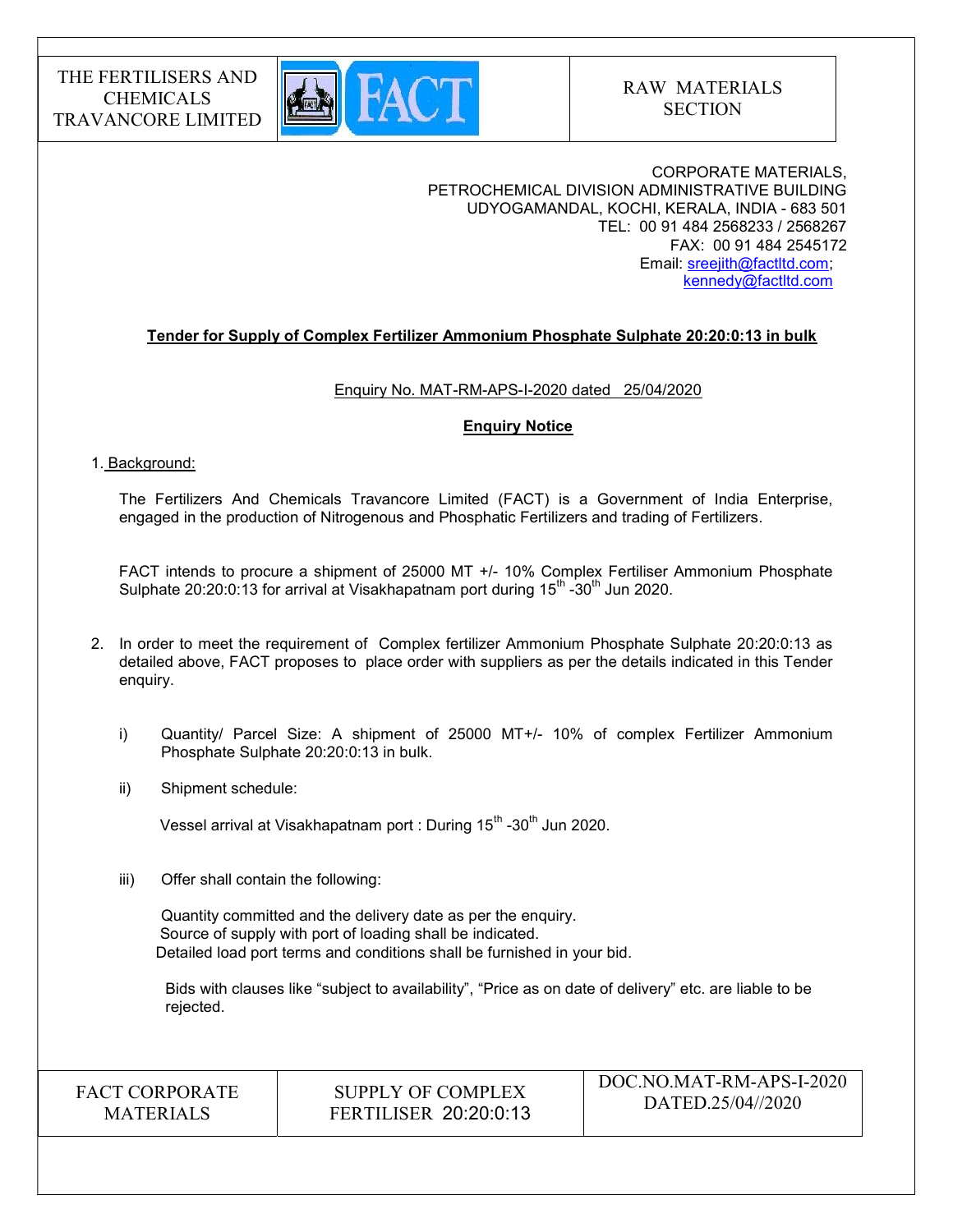

- iv) Price: Both CFR Visakhapatnam and FOB load port prices on 180 days credit basis. Please note that both FOB and CFR rates are to be quoted failing which the offer is liable to be rejected. FACT shall place the Purchase Order with both FOB and CFR options and reserve the right to accept either the FOB or the CFR option.
- (v) Franchise: If any, to be indicated.
- vi) Specifications: Material supplied should conform to the specifications given in Annexure-A.
- .vii) Terms and conditions: Shall be as per Annexures attached. Please submit bid strictly in accordance with the same. Please note that we will arrange insurance.
- 3. Rate: Bidder shall quote their rates strictly in the Price Bid Format enclosed as **Annexure K**.
- 4. Validity of Offer: Offers shall be valid for a period of 15 days from the due date of tender opening and shall not be withdrawn by the party during its validity.
- 5. Earnest Money Deposit (EMD).

Bidder shall submit along with their bid Earnest Money Deposit (EMD) as detailed in Instructions to Bidders (Annexure-B). EMD shall be USD 1 PMT (USD One per MT) for the offered quantity. Bidder shall submit EMD along with their bid in the form of RTGS payment. FACT's account details to enable RTGS payment given below

The Bank Details are as follows:

STATE BANK OF INDIA COMMERCIAL BRANCH VANKARATH TOWERS PADIVATTOM COCHIN 682024

CONTACT NOS : BOBEN MATHAI : 8593070731 BRANCH LANDLINE : 0484 - 2340028/29

A/c No : 10590232386 IFSC : SBIN0004062 SWIFT : SBININBB245 TYPE : CC ACCOUNT

The EMD is exempted in the case of:

- i) Manufacturers / producers who have supplied a minimum Quantity of 22500 MT Fertilizers to PSEs/Coops, in India.
- ii) Reputed traders who have supplied a minimum Quantity of 22500 MT Fertilizers to FACT for at least two years in the last five years.

FACT CORPORATE **MATERIALS** SUPPLY OF COMPLEX FERTILISER 20:20:0:13 DOC.NO.MAT-RM-APS-I-2020 DATED.25/04//2020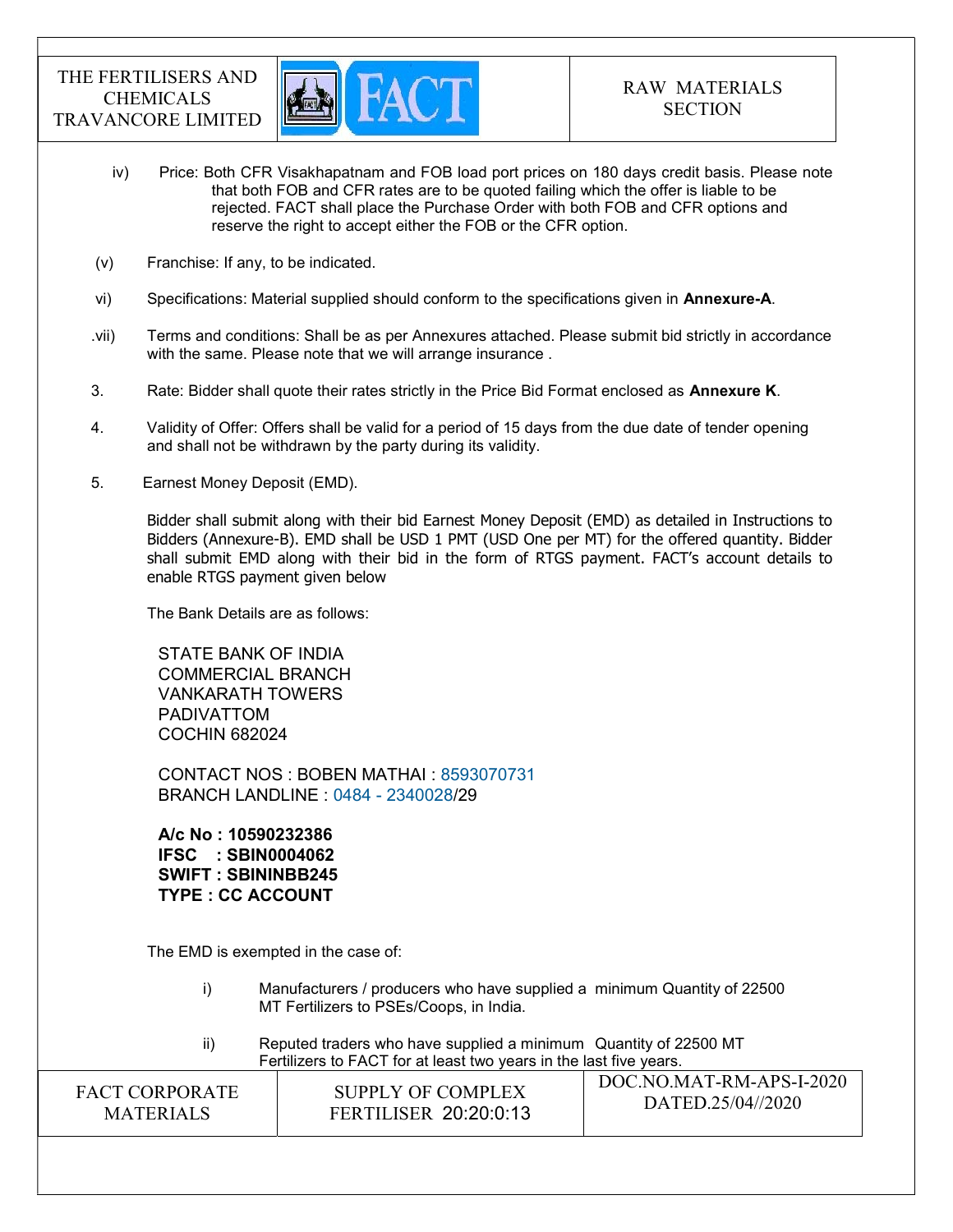

Necessary documents shall be provided to prove the exemption criteria.

6. Pre qualification Criteria:

The pre-qualification criteria will be as below:

Should have supplied to any buyer (in India or outside) at least one shipment of 25,000 MT+/- 10% any fertilizers as per FCO, on CFR basis during any one of the preceding three years ending as on the date of Part- A bid opening.

The following relevant documents, duly attested by the Applicant's Authorized Signatory, shall be submitted in support of the above:

- a) Copy of Purchase Order(s)/Agreement(s)
- b) Copy of Bill(s) of Lading
- c) Copy of Invoice(s)
- d) Traders have to submit Letter(s) issued by the Fertilizer Producer's Authorized Signatory confirming to backup with respect to quality and quantity along with copy/copies of Analysis Reports showing all parameters as per FCO specifications, duly attested by the Producer's Authorized Signatory.

Notes:

 All bidders shall furnish, along with their Part A bid, Pre-qualification Questionnaire (Annexure- C and Annexure - D), duly filled, attaching all supporting documents as required therein.

7. Evaluation will be done on landed cost at Visakhapatnam Port including Insurance charges, applicable port dues, customs duty etc. based on the CFR price on 180 days credit basis. Exchange Rate for conversion of CFR price will be the RBI reference rate on the date of opening of Part-A the tender. If the date of opening is a Bank holiday, the exchange rate of the previous Bank working day will be considered for evaluation. Bank charges as below will be loaded for evaluation.

Current foreign LC charges; Usance LCs below 5 crores : 0.375% p. a ;Usance LCs above 5 crores. 0.1% p. a.

Current Inland LC charges; Usance LCs up to 30 days : 0.175% flat ;Usance LCs beyond 30 days : 0.175% + 0.05% per month.

8. All vessels calling at Visakhapatnam should have valid P&I and Classification certificates, which should be covered by International Group of P & I Clubs and classified with International Association of Classification Societies as stipulated by the Ministry of Shipping, Govt.of India. If not, necessary relaxation has to be taken by Vessel Owner from Ministry of Shipping, Govt. of India as per circular No.SR-12020/2/2011-MG dated 2 Aug'12 issued by Ministry of Shipping, well in advance of vessel's arrival, failing which permission will not be granted by Port for berthing of vessel.

FACT CORPORATE **MATERIALS** 

SUPPLY OF COMPLEX FERTILISER 20:20:0:13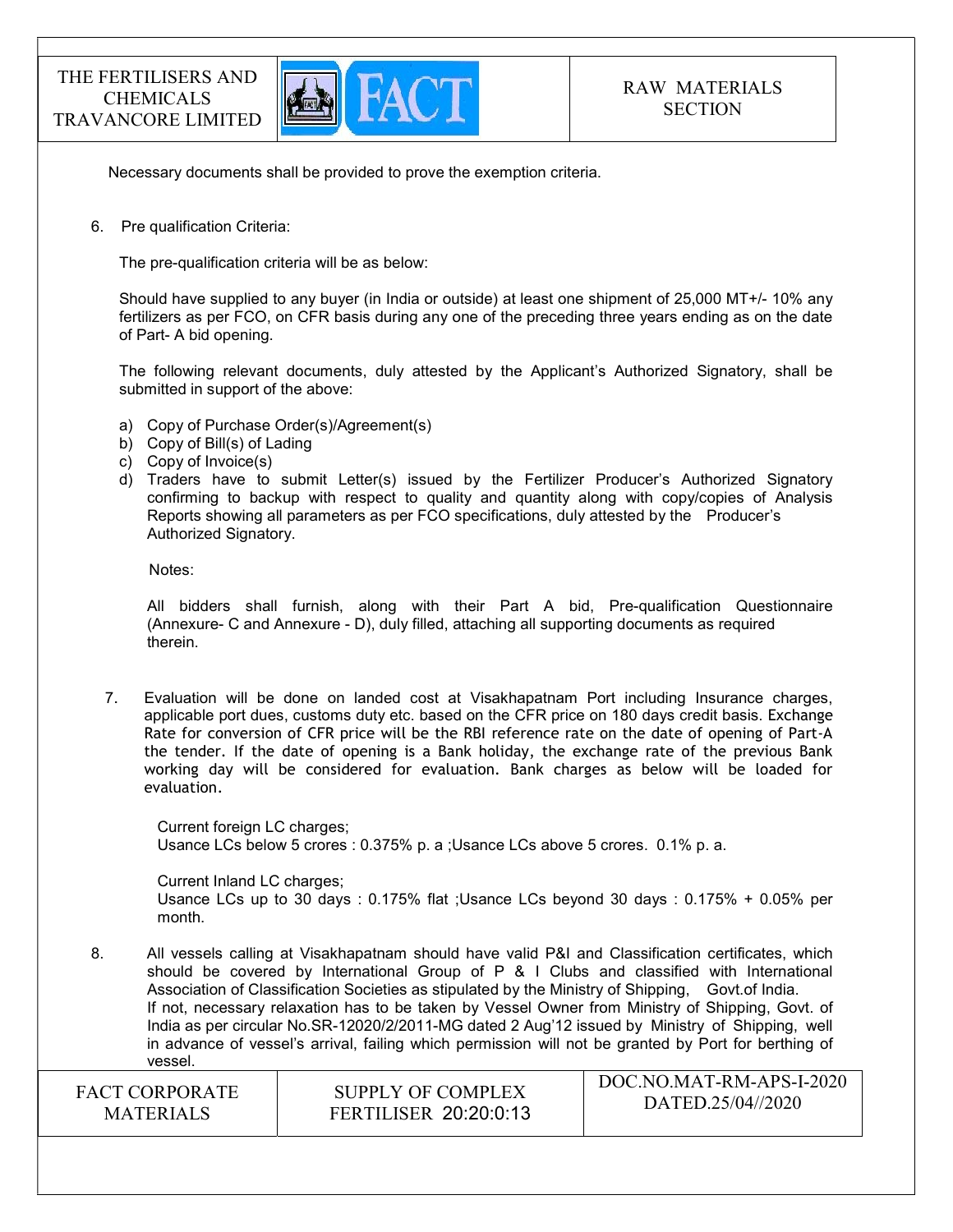

- 9. Payment: Payment shall be on  $180<sup>th</sup>$  day from BL date by LC. LC opening charges and Bank charges in India shall be to FACT's account. All charges outside India, including confirmation charges, in case confirmation is required, shall be to seller's account. Acceptance of the material shall be based on samples drawn by Central Fertilizer Quality Control Laboratory in India. The quality so determined at discharge port shall be final and binding on supplier. Weighment shall be as determined by draft survey conducted through and by independent internationally reputed surveyor/inspection agency appointed by FACT at the port of discharge. The Payment shall be based on B/L quantity or drafts survey whichever is less.
- 10. Other Terms and Conditions: All other terms and conditions shall be as detailed in the various Annexures attached along with this enquiry.
- 11. Bids shall be submitted on a two-part basis, Part A and Part B, as detailed in the Instructions to Bidders (Annexure-B).

Due date / time for submission of bids: 11/05/2020 - 1400 hrs IST. Due date/ time for opening of Bids: 11/05/2020 - 1430 hrs IST.

 Bids shall be complete giving all the requirements as per the enquiry. Evaluation of bids shall be made based on the details given in the bid. Post-bid clarifications on price, quantity, delivery schedule, lay time, payment terms and shipment terms are unacceptable except against any post bid clarification as required by FACT. Post bid clarifications on suo-motu basis will be summarily rejected and such action by bidders will be viewed seriously.

Please submit your bid complete in all respects, within the stipulated time.

Thanking you,

Deputy General Manager (Materials) - RM For FACT Ltd, Cochin.

-------------------

Encl: 1. Annexure A - Specifications of Complex fertiliser 20:20:0:13 2. Annexure B - Instructions to Bidders 3 Annexure C - Pre-qualification Questionnaire 4. Annexure D - Details of previous supplies 5. Annexure E - Terms and Conditions for Purchase 6. Annexure F - Shipping terms for FOB Contract 7. Annexure G - Shipping Terms for CFR contract 8. Annexure H - Compliance Statement 9. Annexure J - Un priced copy of Price Bid Format 10. Annexure K - Price Bid Format 11. Annexure L - List of Banks 12. Annexure N - Proforma of Bank Guarantee in lieu of Security Deposit.

| <b>FACT CORPORATE</b> | SUPPLY OF COMPLEX            | DOC.NO.MAT-RM-APS-I-2020 |
|-----------------------|------------------------------|--------------------------|
| <b>MATERIALS</b>      | <b>FERTILISER 20:20:0:13</b> | DATED.25/04//2020        |
|                       |                              |                          |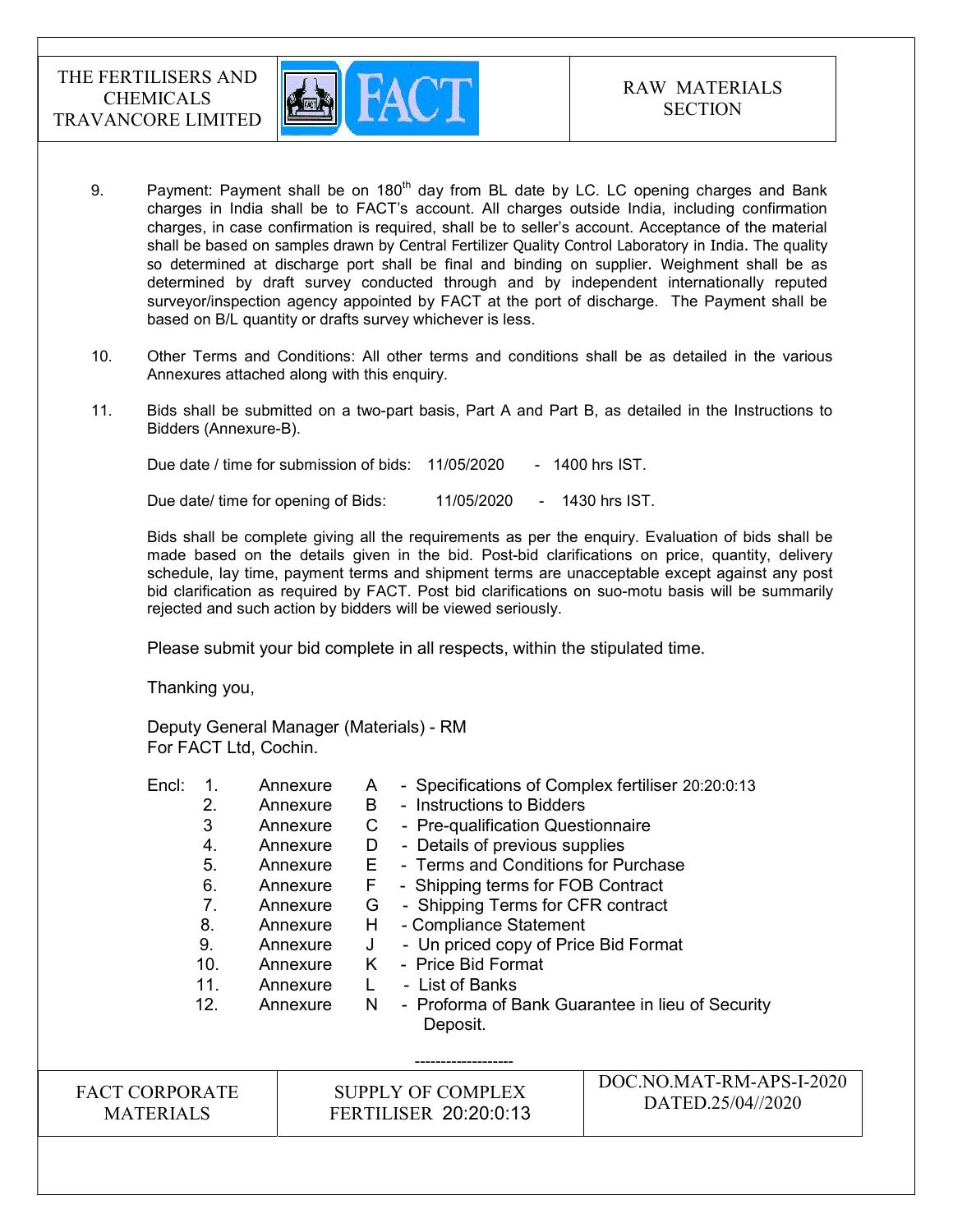## Annexure-A

# SPECIFICATION OF AMMONIUM PHOSPHATE SULPHATE (20:20:0:13)

Complex Fertiliser Ammonium Phosphate Sulphate 20:20:0:13 in loose bulk confirming to Indian FCO

| 1. Moisture per cent by weight, maximum                                | 1.0  |
|------------------------------------------------------------------------|------|
| 2. Total Nitrogen (ammonical +urea) per cent by weight, minimum        | 20.0 |
| 3. Ammonical nitrogen per cent by weight, minimum                      | 18.0 |
| 4. Available phosphorus (as $P_2O_5$ ) per cent by weight, minimum     | 20.0 |
| 5. Water soluble phosphorus (as $P_2O_5$ ) per cent by weight, minimum | 17.0 |
| 6. Sulphate Sulphur (as S) percent by weight, minimum                  | 13.0 |
|                                                                        |      |

7. Particle size-Minimum 90 per cent of the material shall be retained between 1mm and 4mm IS sieve.

-------------------------------------------------------------------------------------------------------------------------

FACT CORPORATE MATERIALS

THE FERTILISERS AND CHEMICALS TRAVANCORE LIMITED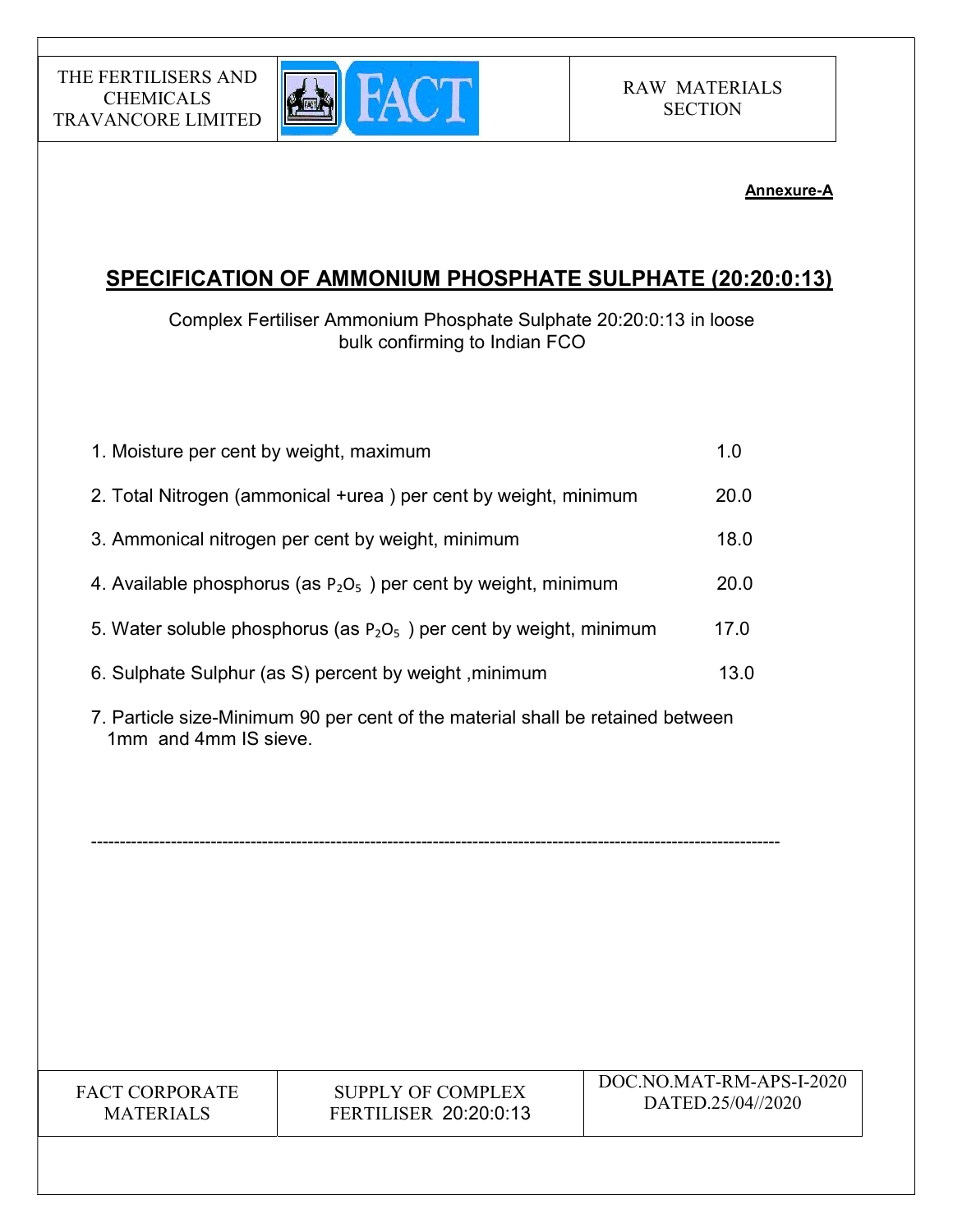

 $DQQ1IQ1I+HQ1I+DQ2I+2022$ 

## Annexure B

### INSTRUCTIONS TO BIDDERS

1. Definitions:

FACT: Shall mean The Fertilisers and Chemicals Travancore Limited, having registered office at Udyogamandal, Cochin, Kerala and its various Divisions. This enquiry is sent by Corporate Materials, FACT - Head Office, Udyogamandal.

Bidder: Shall mean the firm/manufacturer/trader/individual who submits bid in response to this enquiry.

Seller: Shall mean the firm/manufacturer/trader/individual on whom FACT places the Purchase Order.

Contract value: Total all-inclusive price for the order quantity.

- 2. Bidders shall study carefully the Enquiry Notice, Instructions to Bidders and all Terms and Conditions attached along with this enquiry. All conditions set out therein shall be binding on the bidders unless conflicting with any conditions expressly stated by FACT, while accepting any bid in the event of such acceptance.
- 3. Earnest Money Deposit (EMD):

Bidder shall submit along with their bid Earnest Money Deposit (EMD) as detailed below:

EMD shall be USD 1 PMT (USD One Per MT) for the offered quantity. Bidder shall submit EMD along with their bid in the form of RTGS payment

STATE BANK OF INDIA COMMERCIAL BRANCH VANKARATH TOWERS PADIVATTOM COCHIN 682024

CONTACT NOS : BOBEN MATHAI : 8593070731 BRANCH LANDLINE : 0484 - 2340028/29

A/c No : 10590232386 IFSC : SBIN0004062 SWIFT : SBININBB245 TYPE : CC ACCOUNT

The RTGS remittance towards EMD has to be made and UTR Number informed to us by email/fax prior to the due date/time for submission of bid.

| <b>FACT CORPORATE</b> | SUPPLY OF COMPLEX            | DOC.NO.MAT-RM-APS-I-2020<br>DATED.25/04//2020 |
|-----------------------|------------------------------|-----------------------------------------------|
| <b>MATERIALS</b>      | <b>FERTILISER 20:20:0:13</b> |                                               |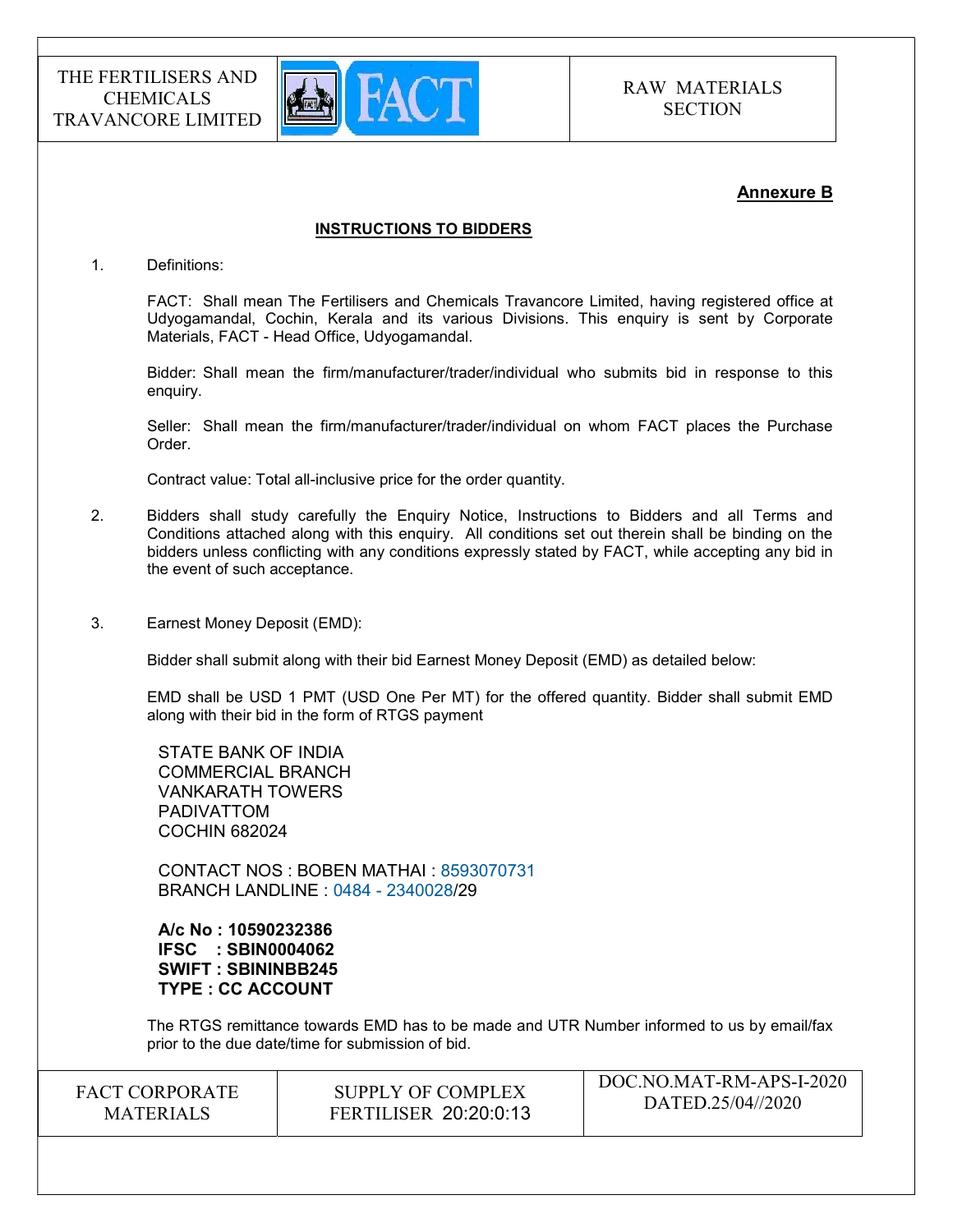

Bids without EMD are liable to be rejected.

EMD shall not carry any interest. In case the bidder who is awarded the contract so desire to adjust the EMD against Security Deposit, the same may be allowed by FACT, based on written request. EMD of the unsuccessful bidders shall be refunded after award of the contract(s).

The EMD is exempted in the case of:

- i) Manufacturers / producers who have supplied a minimum Quantity of 22500 MT Fertilizers to PSEs/Coops, in India.
- ii) Reputed traders who have supplied a minimum Quantity of 22500 MT Fertilizers to FACT for at least two years in the last five years.

Necessary documents shall be provided to prove the exemption criteria.

4. Submission /opening of bids:

Bids shall be submitted on a two-part basis, Part A and Part B, as detailed in the Instructions to Bidders vide Annexure - B.

Part A bid shall be the Pre-qualification cum Techno-commercial bid and shall consist of the following:

| 1.  | Annexure | A  | - Specifications of complex fertilizer 20:20:0:13   |
|-----|----------|----|-----------------------------------------------------|
| 2.  | Annexure | в  | - Instructions to Bidders                           |
| 3   | Annexure | С  | - Pre-qualification Questionnaire                   |
| 4.  | Annexure | D  | - Details of previous supplies                      |
| 5.  | Annexure | E. | - Terms and Conditions for Purchase                 |
| 6.  | Annexure | F  | - Shipping terms for FOB Contract                   |
| 7.  | Annexure | G  | - Shipping terms for CFR contract                   |
| 8.  | Annexure | н  | - Compliance Statement                              |
| 9.  | Annexure | J  | - Un-priced copy of Price bid                       |
| 10. |          |    | Earnest Money Deposit (EMD) by way of RTGS Payment. |

Annexures A to J shall be signed and sealed by the Authorized Signatory of the bidder on all pages. Annexures C and D shall be filled in with all the required details and all supporting documents as required therein shall be attached as part of this document.

Annexure-H shall indicate deviations, if any, in the terms of the enquiry documents (Enquiry Notice and all Annexures) as offered by them, referring the relevant Annexures/clauses.

Bidder shall indicate in the un-priced copy of the Price Bid Format (Annexure J) whether quoted/ not quoted against each item. Bidder shall not indicate rates in the un-priced copy of Annexure J.

FACT CORPORATE **MATERIALS** SUPPLY OF COMPLEX FERTILISER 20:20:0:13 DOC.NO.MAT-RM-APS-I-2020 DATED.25/04//2020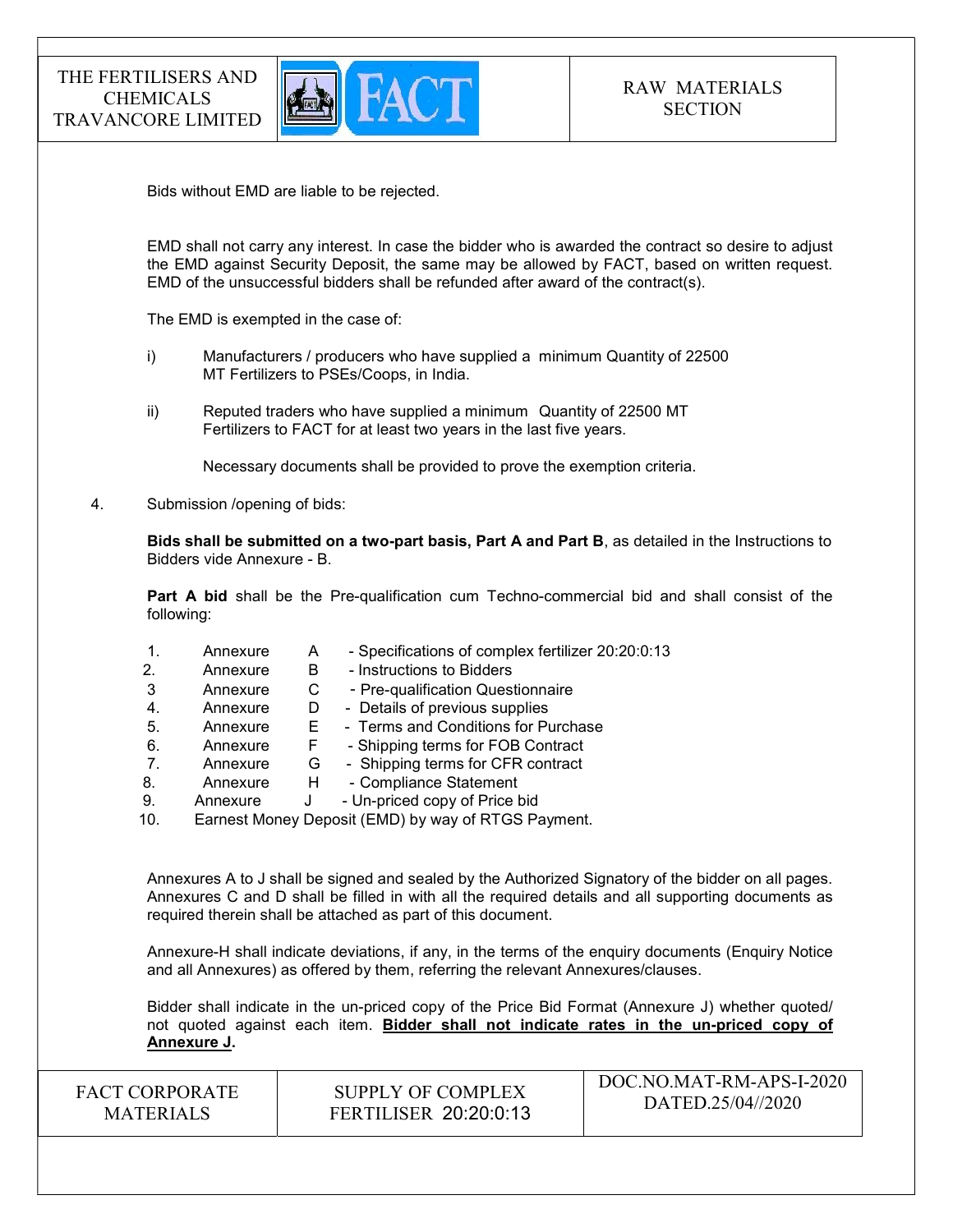

Part B bid shall be the Price bid. Bidders are required to quote their rates strictly in the Price Bid format enclosed as Annexure K.

 All tender documents shall be in English language. All other information shall also be supplied by the tenderer in English language. All quoted prices shall be indicated by tenderer both in figures and words and where there is difference between quoted in figures and quoted in words, the prices quoted in words shall prevail.

Part A bid consisting of Annexures A to J above and the EMD shall be enclosed in an envelope and sealed and shall superscribe the enquiry No., Name of the bidder and indicate as Part A bid.

Part B bid (Annexure-K), duly signed by the bidder and affixed with bidder's seal, shall be enclosed in another envelope and sealed, which shall also superscribe the enquiry No and Name of bidder and indicate as Part B Bid.

The envelopes containing Part A bid and Part B bid as above shall be enclosed and sealed in another envelope, also superscribing the enquiry No and Name of the bidder.

The sealed envelope containing Part A and Part B bids as above shall be addressed and submitted to the Assistant Officer (Administration), Central Bid Registration Cell, PD Administration Building, FACT Ltd., Udyogamandal, Cochin - 683 501 not later than the time stipulated in the enquiry. Delayed/late bids are liable to be rejected. Even though this enquiry stipulates two part bid , offers sent by e-mail shall be considered as a special case. Email shall be sent separately as per below ;

### PART A-Technical bid shall be sent sreejith@factltd.com/ kennedy@factltd.com

## PART B-Price bid shall only be sent to aps1@factltd.com.

The following officer in Administration Department are authorized to receive bids.

1) Ms. Ancy Mathew.-Officer (Admin).

Due date and time for submission of bids: 11/05/2020, 1400 hrs IST.

Bids shall be opened at the Administrative Office, FACT Petrochemical Division, Udyogamandal in the presence of bidders or their authorized representatives who may be present. Bidder's representatives attending the bid opening shall bring with them the authorization from the bidder.

Due date/Time for opening of Bids: 11/05/2020 1430 hrs IST.

5. Validity of Bid: Bid shall be valid at least till 1800 hrs IST on 26/05/2020.

The original bid shall not be withdrawn within the validity period even if negotiations are done or counter offer made by us

 $\overline{1\text{ DOC NOMAT~DM~ABC~I~2020}}$ 6. Bids shall be complete giving all the requirements as per the enquiry. Evaluation of bids shall be made based on the details given in the bid. Post-bid clarifications on price, quantity, delivery

| <b>FACT CORPORATE</b> | SUPPLY OF COMPLEX            | DOC.NO.MAT-RM-APS-I-2020 |
|-----------------------|------------------------------|--------------------------|
| <b>MATERIALS</b>      | <b>FERTILISER 20:20:0:13</b> | DATED.25/04//2020        |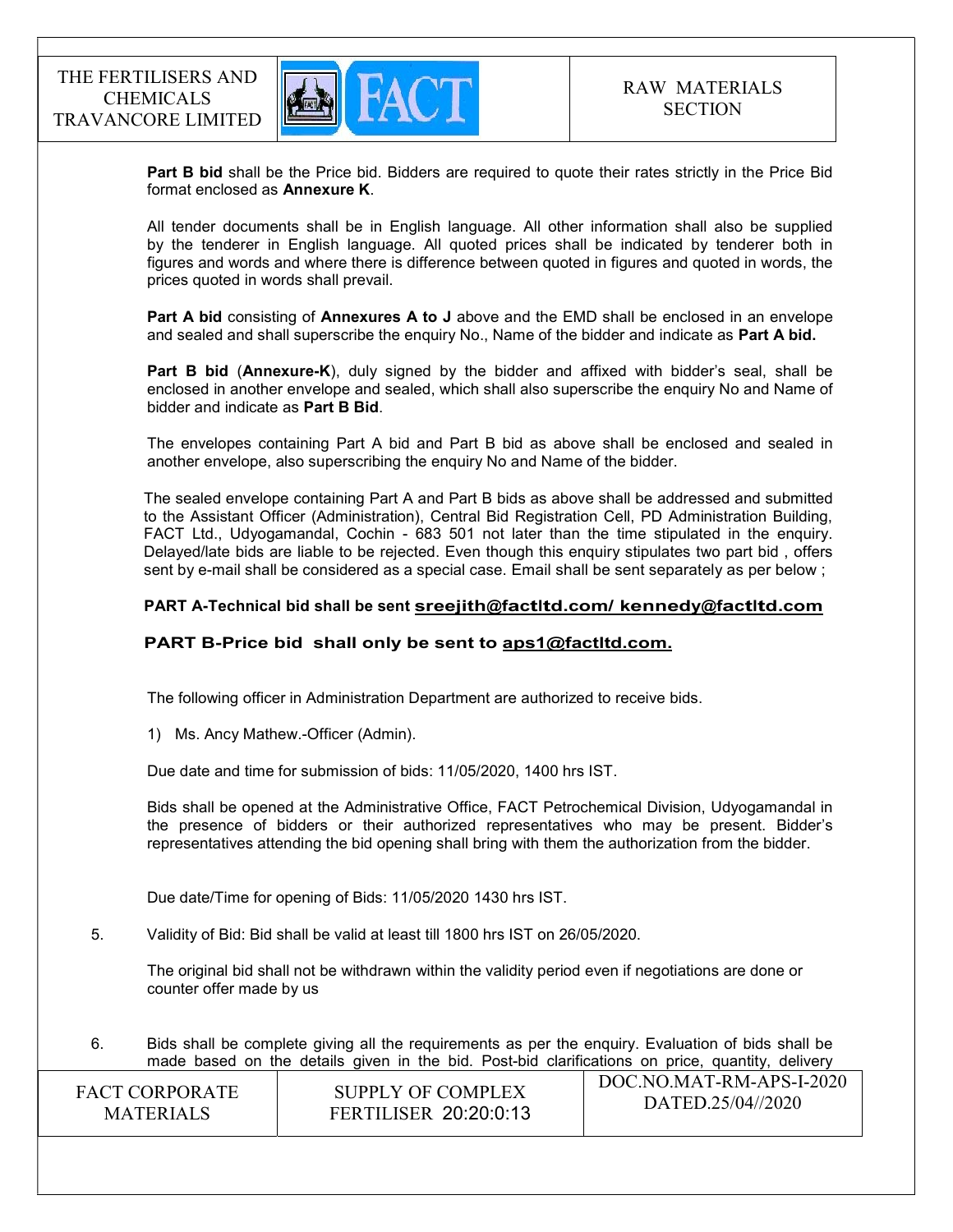

schedule, lay time, payment terms and shipment terms are unacceptable except against any post bid clarification as required by FACT. Post bid clarifications on suo-motu basis will be summarily rejected and such action by bidders will be viewed seriously.

- 7. The bids shall be neatly written in ink/typed with pages consecutively numbered and shall be signed on all pages. Bids shall be free from over writing and all corrections shall be duly attested by the bidder. All rates shall be filled in figures and words. If there is any difference between the amount given in figures and words, the lower of the two shall be considered.
- 8. The bid shall be signed by authorized persons only.

---------------------

- 9. FACT is not bound to accept the lowest bid and reserves the right to reject any or all the bids without assigning any reason(s) whatsoever. FACT also reserves the right to place order/ orders on one or more bidders or cancel this enquiry.
- 10. FACT reserves the right to extend without giving any reason(s) the closing date/time of the enquiry.

FACT CORPORATE MATERIALS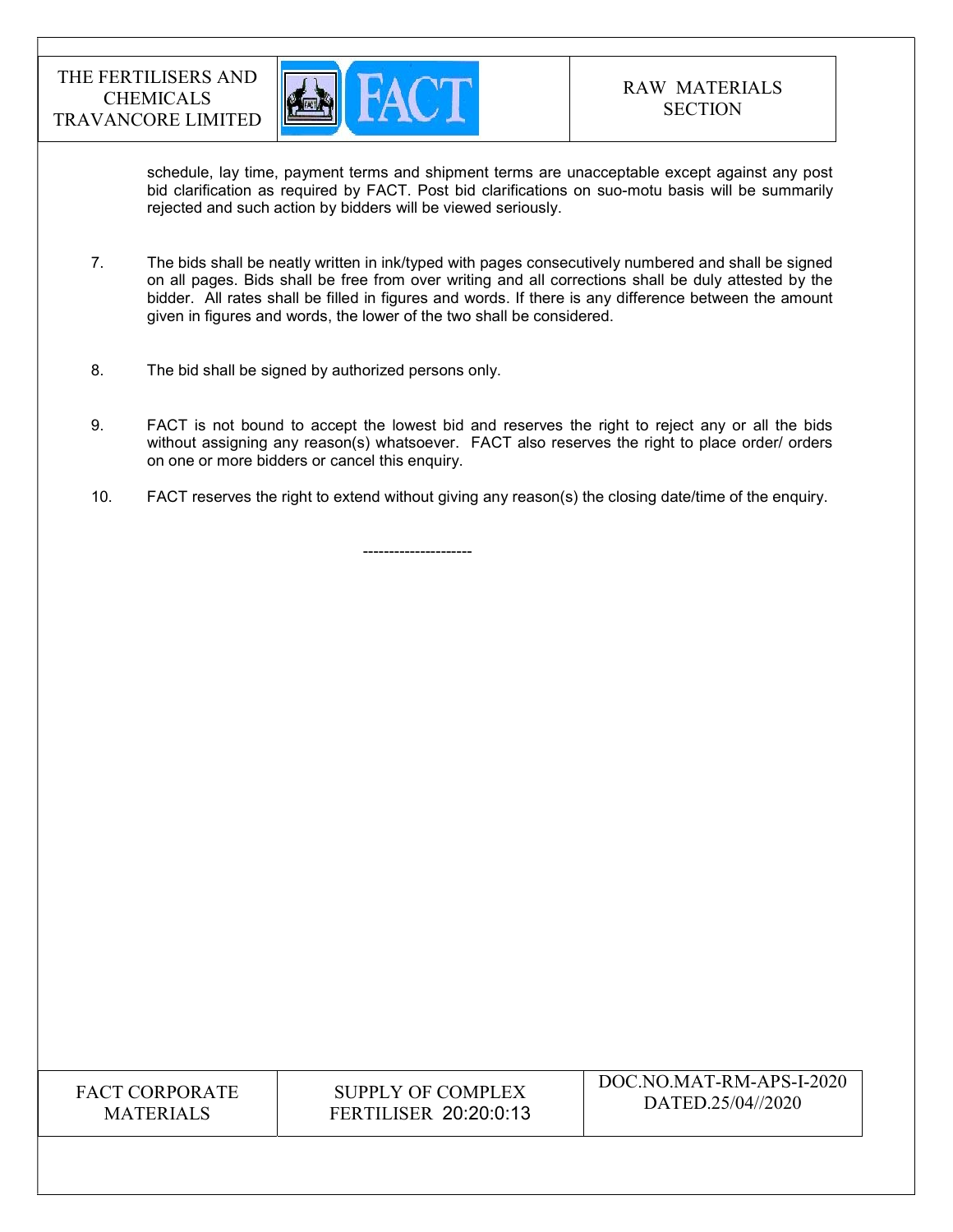

## Annexure C

## QUESTIONNAIRE FOR PRE-QUALIFICATION OF VENDORS FOR SUPPLY OF AMMONIUM PHOSPHATE SULPHATE COMPLEX FERTILIZER 20:20:0:13

|       |                                           | Description                                       | To be filled in by vendor  |
|-------|-------------------------------------------|---------------------------------------------------|----------------------------|
| 1.1.0 | Name of the vendor                        |                                                   |                            |
| 1.2.0 | Full address with PIN code                |                                                   |                            |
| 1.3.0 | <b>Telephone Numbers</b>                  |                                                   |                            |
| 1.4.0 | E-mail ID                                 |                                                   |                            |
| 1.5.0 | <b>Fax Numbers</b>                        |                                                   |                            |
| 1.6.0 | Contact Person(s)                         |                                                   |                            |
| 2.0.0 | <b>Company Particulars:</b>               |                                                   |                            |
| 2.1.0 | Constitution                              |                                                   |                            |
| 2.2.0 |                                           | Country in which company is registered            |                            |
| 2.3.0 |                                           | Areas of activity including chartering of vessels |                            |
| 2.4.0 | Name and address of Bankers               |                                                   |                            |
| 2.5.0 | <b>Financial data:</b>                    |                                                   |                            |
| 2.5.1 | Sales turn-over for the last three years  |                                                   |                            |
| 2.5.2 | Profit after tax for the last three years |                                                   |                            |
| 2.5.3 | for the last three years                  | Copy of Audited Balance Sheet/Annual Report       | (Documents to be enclosed) |
| 3.0.0 | <b>Sourcing particulars:</b>              |                                                   |                            |
| 3.1.0 | <b>Whether Producer/ Trader</b>           |                                                   |                            |
| 3.2.0 | If Producer:                              |                                                   |                            |
| 3.2.1 | Location of Producer                      |                                                   |                            |
| 3.2.2 | Fertiliser.                               | Annual Production Capacity for NP complex         |                            |
|       |                                           |                                                   | DOC.NO.MAT-RM-APS-I-2020   |
|       | <b>FACT CORPORATE</b><br><b>MATERIALS</b> | <b>SUPPLY OF COMPLEX</b><br>FERTILISER 20:20:0:13 | DATED.25/04//2020          |
|       |                                           |                                                   |                            |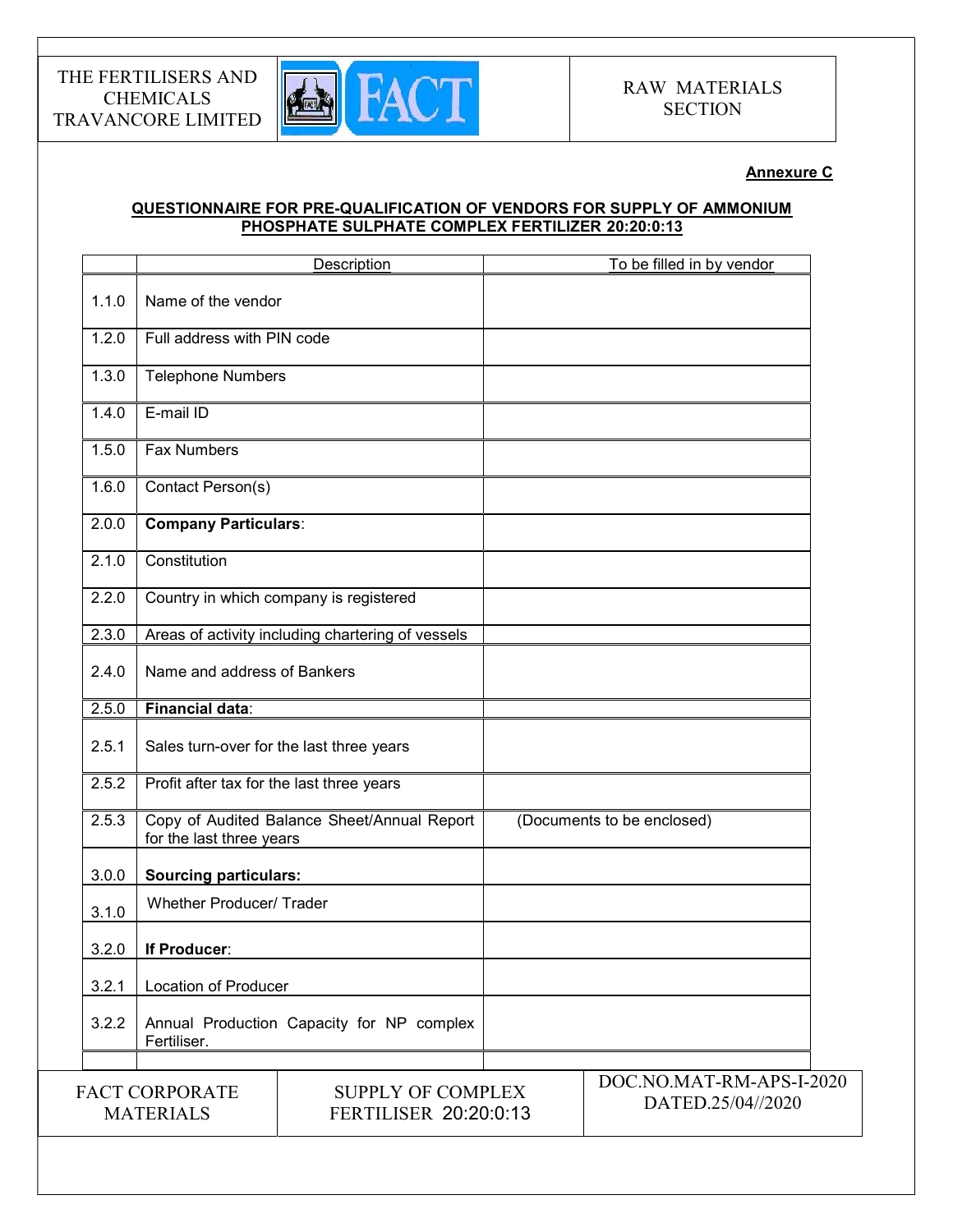

| 3.2.3 | <b>Typical Analysis Report of Ammonium</b><br>by us as given.                                                                                   | Phosphate Sulphate 20:20:0:13 duly attested<br>by the Applicant's Authorized Signatory<br>showing parameters of specification required     |  | (Document to be enclosed)                                                                  |
|-------|-------------------------------------------------------------------------------------------------------------------------------------------------|--------------------------------------------------------------------------------------------------------------------------------------------|--|--------------------------------------------------------------------------------------------|
| 3.3.0 | If Trader:                                                                                                                                      |                                                                                                                                            |  |                                                                                            |
| 3.3.1 | proposed to be sourced                                                                                                                          | Name and address of producer from where<br>ammonium phosphate sulphate 20:20:0:13 is                                                       |  |                                                                                            |
| 3.3.2 | 20:20:0:13 stated above                                                                                                                         | Annual production capacity of complex fertiliser                                                                                           |  |                                                                                            |
| 3.3.3 |                                                                                                                                                 | Letter(s) issued by the complex fertiliser<br>Producer's authorized signatory confirming to<br>backup with respect to quality and quantity |  | (Document to be enclosed)                                                                  |
| 3.3.4 | Typical Analysis<br>FCO, duly attested by the<br>authorized signatory                                                                           | Report of Ammonium<br>Phosphate Sulphate 20:20:0:13 produced<br>showing parameters of specification as per<br>producer's                   |  | (Documents to be enclosed)                                                                 |
| 4.0.0 | Loading Port(s) details:                                                                                                                        |                                                                                                                                            |  |                                                                                            |
| 4.1.0 | Name(s) of the loading port(s)                                                                                                                  |                                                                                                                                            |  |                                                                                            |
| 4.2.0 | Loading rate(s) of the port(s)                                                                                                                  |                                                                                                                                            |  |                                                                                            |
| 4.3.0 | Sailing<br>time<br>Visakhapatnam                                                                                                                | from<br>port of<br>loading<br>to                                                                                                           |  |                                                                                            |
| 5.0.0 | load port                                                                                                                                       | Third party inspection agency/ agencies to be<br>involved for certifying quality and quantity at                                           |  |                                                                                            |
| 6.0.0 | Documentary evidence for sale of Fertilizer in<br>India/abroad for the last three years as on the<br>date of Application for Pre-qualification. |                                                                                                                                            |  | (Details to be given as per Annexure-D and<br>documents indicated therein to be enclosed). |
| 7.0.0 | the Indian agent:                                                                                                                               | In case the applicant proposes to operate<br>through his Indian agent or if the applicant is                                               |  |                                                                                            |
| 7.1.0 | Indian Agent's Registration Number                                                                                                              |                                                                                                                                            |  |                                                                                            |
|       | <b>FACT CORPORATE</b><br><b>SUPPLY OF COMPLEX</b><br><b>FERTILISER 20:20:0:13</b><br><b>MATERIALS</b>                                           |                                                                                                                                            |  | DOC.NO.MAT-RM-APS-I-2020<br>DATED.25/04//2020                                              |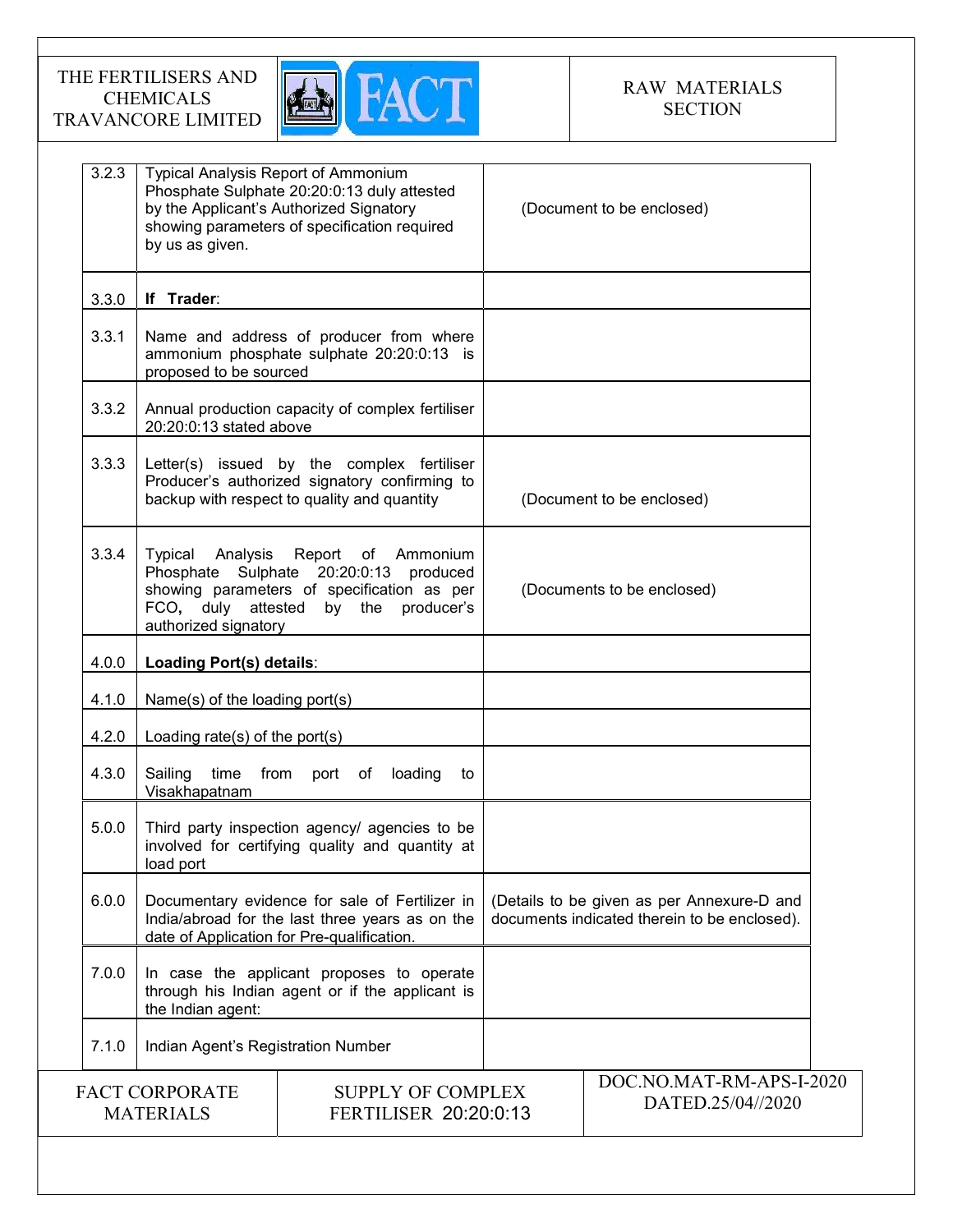

| 7.2.0          | Permanent Income Tax Account Number         |             |                           |           |
|----------------|---------------------------------------------|-------------|---------------------------|-----------|
| 7.3.0          | <b>GST Registration details</b>             |             |                           |           |
| 7.4.0          | Nature of commission/remuneration           |             |                           |           |
| 7.5.0          | Copy of Terms and Conditions of appointment |             | (Document to be enclosed) |           |
| 8.0.0          | <b>Details of Authorized Signatories:</b>   |             |                           |           |
|                | Name                                        | Designation |                           | Signature |
|                |                                             |             |                           |           |
| $\overline{2}$ |                                             |             |                           |           |
| 3              |                                             |             |                           |           |

## 9.0.0 Any other details:

Place

**Signature** 

Date

Name

Designation(Authorised (Authorised Signatory)

Seal

## Notes:

- 1.0 All requisite information shall be given in the format with reference to the item specified. Where space is insufficient, additional pages may be added with reference to the related paragraph.
- 2.0 Wherever enclosures are specified in the questionnaire, the same shall be enclosed.
- 3.0 Annexure D duly completed also shall be enclosed.
- 4.0 FACT reserves the right to verify any of the statements enclosed along with the Application for Prequalification. Any additional information/ documents required shall also be furnished. False statement shall disqualify the Applicant.

| SUPPLY OF COMPLEX<br><b>FACT CORPORATE</b><br>DATED.25/04//2020<br><b>FERTILISER 20:20:0:13</b><br><b>MATERIALS</b> |
|---------------------------------------------------------------------------------------------------------------------|
|---------------------------------------------------------------------------------------------------------------------|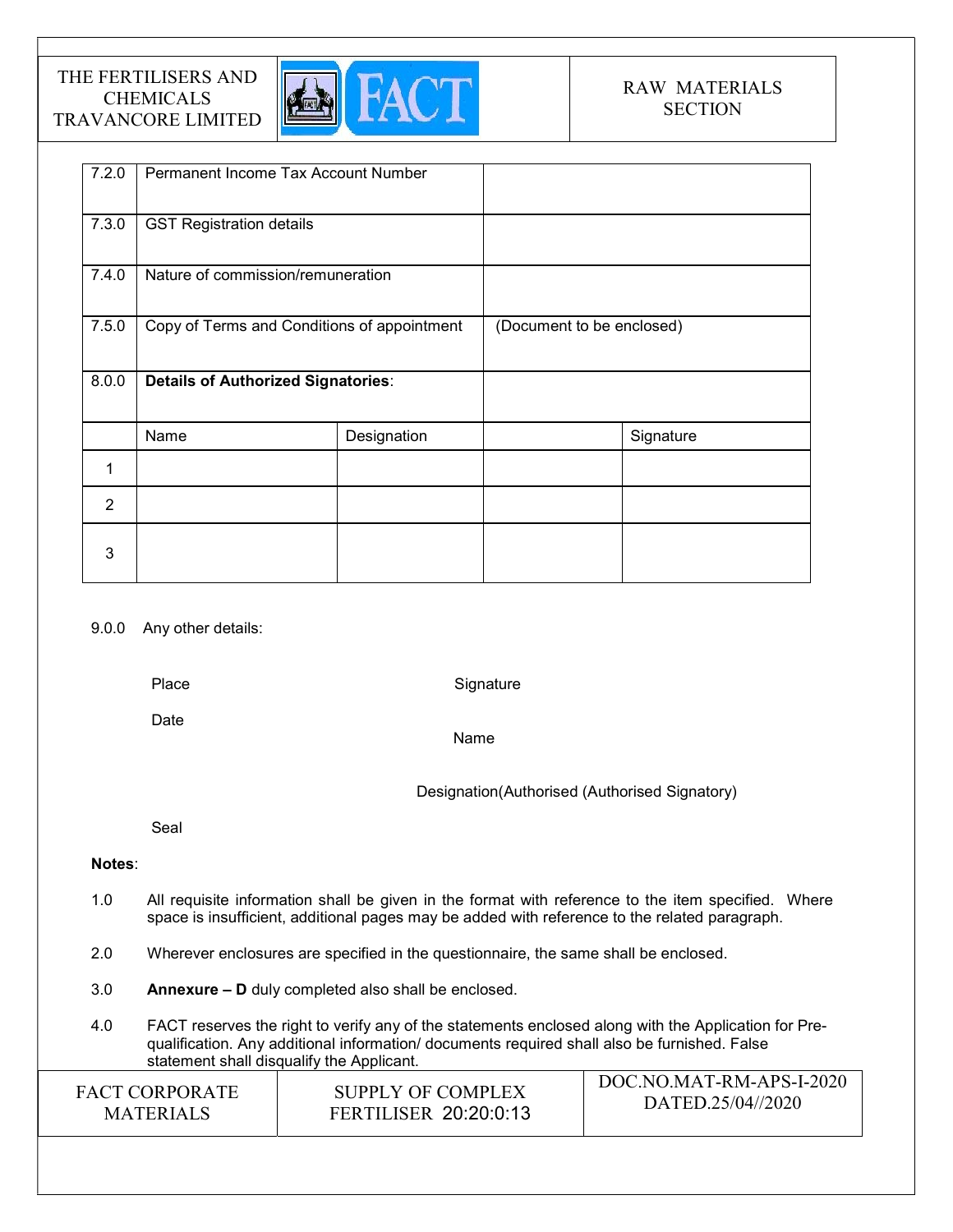

## Annexure –D

#### DETAILS OF SUPPLIES:

Details of supplies of Fertilizers in bulk as per the pre-qualification criteria specified during the last three years as on the date of submission of Part-A Bid.

| Year | Purchase Order<br>No./Date | Description of<br>Material | Quantity as per<br>Purchase Order | Client | Source / Port<br>of Loading | Date and Quantity<br>as per Invoice<br>/Bill of Lading | Port of<br>Discharge |  |
|------|----------------------------|----------------------------|-----------------------------------|--------|-----------------------------|--------------------------------------------------------|----------------------|--|
|      |                            |                            |                                   |        |                             |                                                        |                      |  |
| 2017 |                            |                            |                                   |        |                             |                                                        |                      |  |
|      |                            |                            |                                   |        |                             |                                                        |                      |  |
|      |                            |                            |                                   |        |                             |                                                        |                      |  |
| 2018 |                            |                            |                                   |        |                             |                                                        |                      |  |
|      |                            |                            |                                   |        |                             |                                                        |                      |  |
|      |                            |                            |                                   |        |                             |                                                        |                      |  |
| 2019 |                            |                            |                                   |        |                             |                                                        |                      |  |
|      |                            |                            |                                   |        |                             |                                                        |                      |  |
|      |                            |                            |                                   |        |                             |                                                        |                      |  |
| 2020 |                            |                            |                                   |        |                             |                                                        |                      |  |
|      |                            |                            |                                   |        |                             |                                                        |                      |  |
|      |                            |                            |                                   |        |                             |                                                        |                      |  |
|      |                            |                            |                                   |        |                             |                                                        |                      |  |

Note: Major orders executed for any Fertiliser/Public Sector Companies in India shall also be included.

Place

Name

Date

**Signature** 

SUPPLY OF COMPLEX FERTILISER 20:20:0:13

Seal

Designation (Authorized Signatory)

| <b>FACT CORPORATE</b> |
|-----------------------|
| <b>MATERIALS</b>      |

DOC.NO.MAT-RM-APS-I-2020 DATED.25/04//2020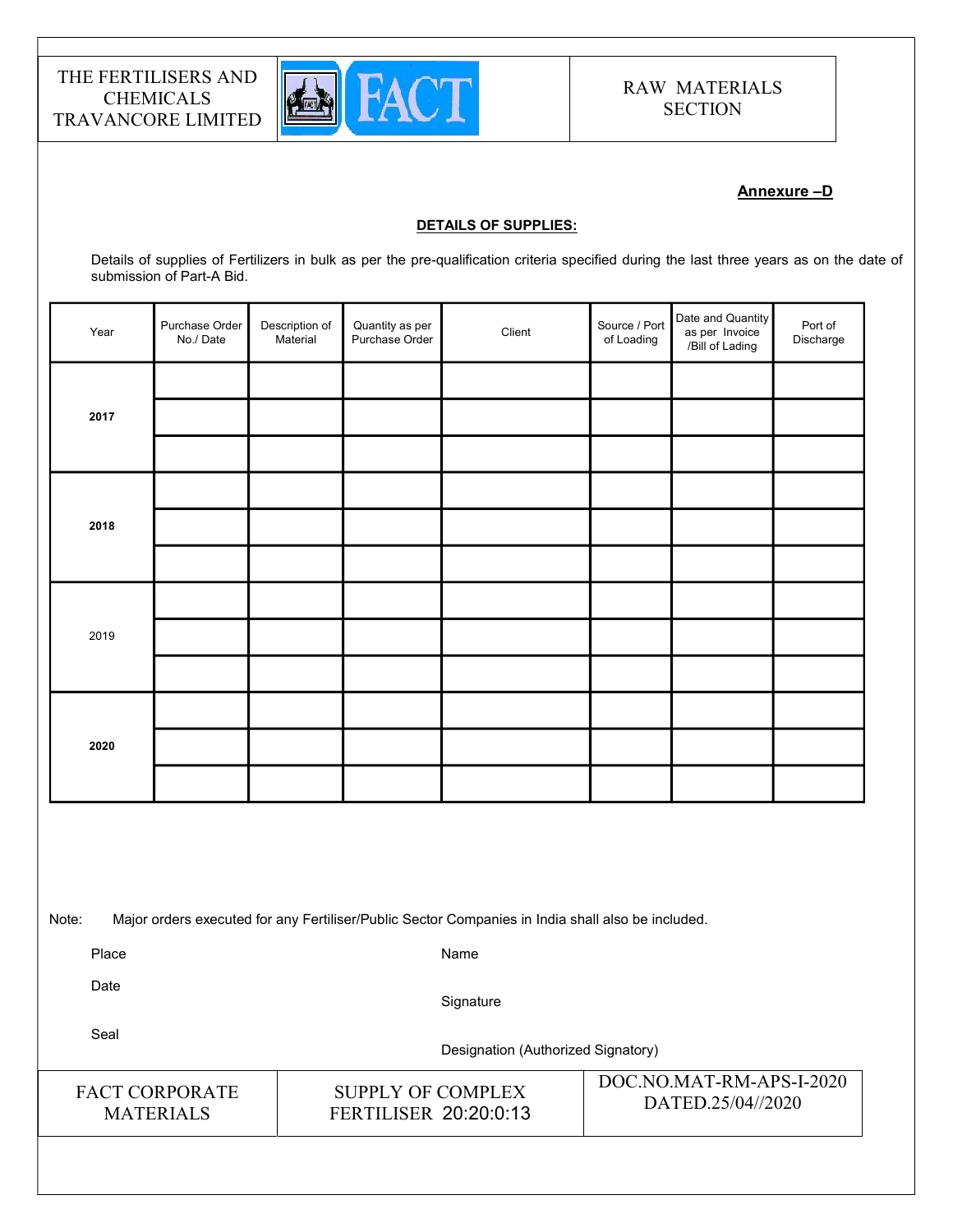

#### Check List of Documents to be enclosed along with Annexure C:

#### In the case of Producer :

- 1. Copy of Purchase Order(s)/Agreement(s) in support of Data furnished vide Annexure- C.
- 2. Copy of Invoice(s) and Bill(s) of Lading for the supplies made in respect of the above.
- 3. Copy of Typical Analysis Report of Fertilizer produced, showing parameters of specification as given in FCO.
- 4. Copy of Audited Balance Sheet/Annual Report for the last three years.

All the above documents shall be duly attested by the Authorised Signatory of the Bidder.

#### In the case of Trader

- 1. Copy of Purchase Order(s)/Agreement(s) in support of Data furnished in Annexure C.
- 2. Copy of Invoice(s), Bill(s) of Lading for the supplies made in respect of the above.
- 3. Letter(s) issued by the Fertilizer Producer's Authorized Signatory, confirming to backup with respect to quality and quantity.
- 4. Copy of Typical Analysis Report of Fertilizer produced, showing parameters of specification as given in FCO duly attested by Producers Authorised Signatory.
- 5. Terms and Conditions of Appointment.
- 6. Copy of Audited Balance Sheet/Annual Report for the last three years.

All the above documents shall be duly attested by the Authorised Signatory of the Bidder.

## FACT CORPORATE MATERIALS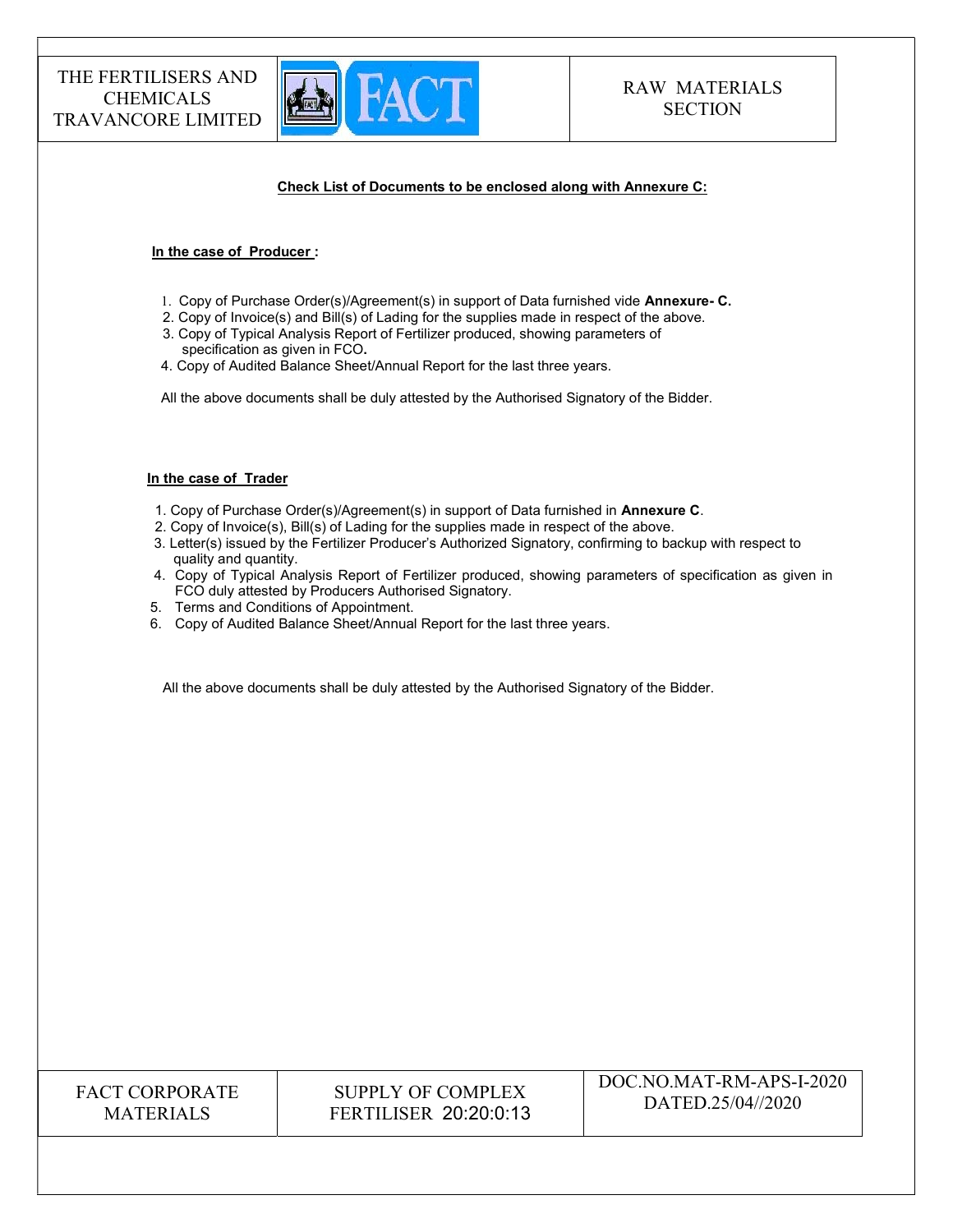

#### Annexure-E

#### TERMS AND CONDITIONS OF PURCHASE

- 1. The Purchase Order is placed with both FOB and CFR option and FACT reserves the right to exercise the FOB or the CFR option on a shipment to shipment basis including partial shipments, if so agreed by FACT. In case of FOB option, FACT shall arrange for fixing the vessel for which Seller shall allow a minimum period of three weeks after confirming the firm load port laycan along with complete load port details. If FACT is not able to nominate a suitable vessel in this period, FACT shall exercise CFR option immediately on receipt of NOC from Transchart. Seller shall then make CFR arrangements for the agreed laycan only.
- 1.1. Seller shall furnish firm laycan well in advance so that the activities required for vessel fixture by FACT or CFR arrangements by Seller are made smoothly after obtaining NOC from Transchart. The Seller shall not be absolved from his obligations under the contract, citing insufficient time for making CFR arrangements. Shipment terms for FOB contract and those for CFR contract shall be as given in Annexure F & G respectively of this Document.
- 2. Taxes and Duties:

All levies, taxes and duties in the Seller's country shall be to Seller's account and in India to FACT's account.

3. Security Deposit:

The Seller shall furnish Security Deposit at equivalent to 2% of the Total order Value within 10 days from the date of Letter of Intent by Bank Guarantee as per proforma attached. Bank Guarantee shall be kept valid for a minimum period of 6 months, with a further claim period of 6 months. Validity shall be further extended on demand as per terms of our BG proforma.

The SD is exempted in the case of: Reputed Manufacturers / producers/Traders who have supplied a minimum quantity of 22500 MT Fertilizer to FACT in the past.

- 4. Payment:
- 4.1 Payment: Payment shall be on  $180<sup>th</sup>$  day from BL date by LC. LC opening charges and Bank charges in India shall be to FACT's account. All charges outside India, including confirmation charges, in case confirmation is required, shall be to seller's account. Acceptance of the material shall be based on samples drawn by Central Fertilizer Quality Control Laboratory in India. The quality so determined at discharge port shall be final and binding on supplier. Weighment shall be as determined by draft survey conducted through and by independent internationally reputed surveyor/inspection agency appointed by FACT at the port of discharge. The Payment shall be based on B/L quantity or drafts survey whichever is less.

FACT CORPORATE MATERIALS

## SUPPLY OF COMPLEX FERTILISER 20:20:0:13

DOC.NO.MAT-RM-APS-I-2020 DATED.25/04//2020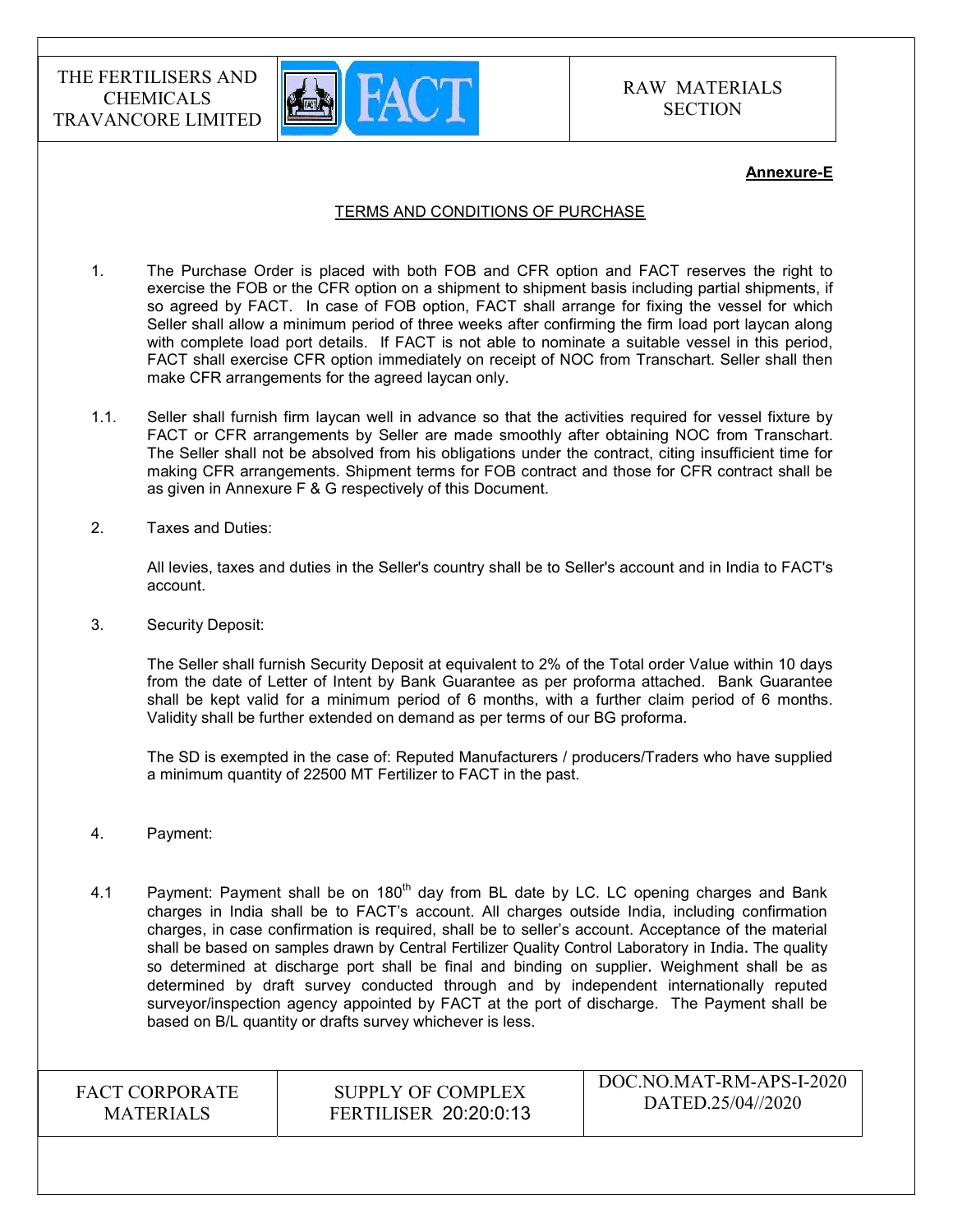

- 4.2 Indian Agent's Commission, if any, shall be deducted from the invoice and paid in Indian Rupees in India. Please see clause 16 below.
- 5. Shipping Documents:
- 5.1 Seller shall present following shipping documents for payment purpose:

a] Three original and three non-negotiable copies of clean on board bills of lading marked freight paid/payable by shipper as per Charter Party. In case of Charter Party Bills of Lading, it should bear an endorsement that all the relevant terms and conditions of the relative Charter Party are deemed to have been incorporated therein.

The B/Ls to show:

1] Import License - Free import as per Chapter 2 Para 2.1 of Foreign Trade Policy 2015 – 20. 2] Purchase Order Number

3] L/C reference, if payment is by L/C.

b] Three signed commercial invoices and three copies of the same based on the Bill of Lading quantity and surveyor's certificate of analysis. The invoice shall show the following:

1] B/L No. and date

- 2] Import License Free import as per Chapter 2 Para 2.1 of Foreign Trade Policy 2015 20.
- 3] Purchase Order No.
- c] Certificate of origin issued by the concerned Chamber of Commerce.
- d] Certificate of weight issued by Independent Surveyor.
- e] Certificate of quality/analysis issued by independent surveyor.
- f] A certificate from the Seller stating that email has been sent to FACT's underwriters for insurance purposes.
- g] A certificate from the seller to the effect that the goods supplied is in accordance with the relative purchase order.
- h) A certificate in original from FACT for the acceptance of quantity and quality based on findings at discharge port.
- i) Stowage plan.

:

- 5.2 In case the successful bidder is proposing to make the sale on high sea sale basis, the sale shall comply to the latest Government of India guidelines and seller shall provide all the necessary documents.
- 5.3 All documents required for payment of GST on freight shall be provided, by seller.
- 5.4 All charges towards obtaining the above documents shall be to the account of Seller.
- 5.5 Routing of shipping documents shall be as follows:

 Copies of Shipping documents (B/L, Invoice etc...) shall be faxed within 2 days of loading/sailing of the vessel to:

| <b>FACT CORPORATE</b> | SUPPLY OF COMPLEX            | DOC.NO.MAT-RM-APS-I-2020 |
|-----------------------|------------------------------|--------------------------|
| <b>MATERIALS</b>      | <b>FERTILISER 20:20:0:13</b> | DATED.25/04//2020        |
|                       |                              |                          |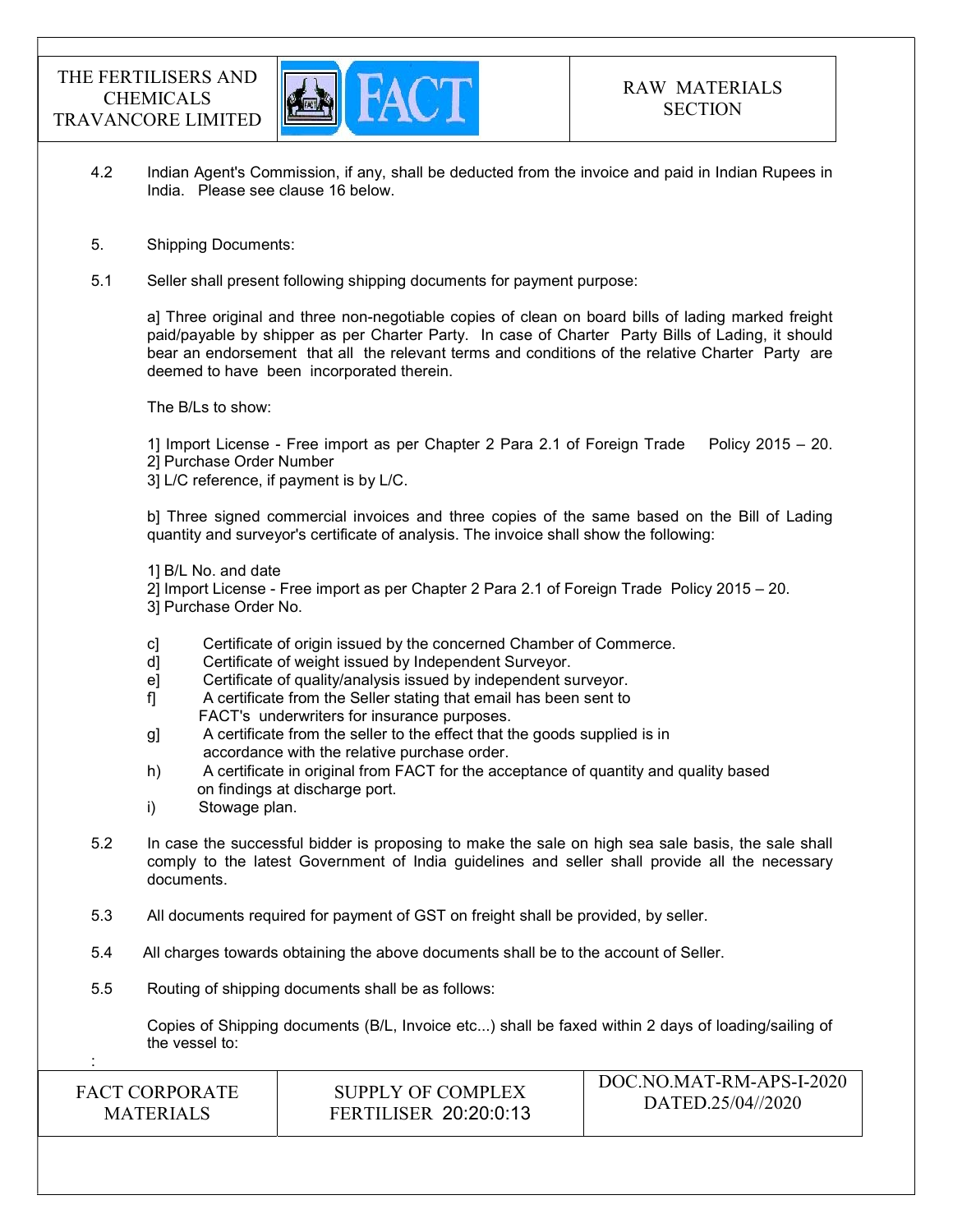

DOC.NO.MAT-RM-APS-I-2020

- 1] GENEREL MANAGER [IT&SP], FACT MARKETING DIVISION, UDYOGAMANDAL, COCHIN - 683 501.
- 2] DEPUTY GENERAL MANAGER [FINANCE] BILLS (RM), HEAD OFFICE, FACT LTD., UDYOGAMANDAL, COCHIN, KERALA STATE, INDIA – 683 501
- 3] DEPUTY GENERAL MANAGER (MATERIALS)-RM, FACT LTD, PD ADMIN BUILDING, FACT LTD., UDYOGAMANDAL, COCHIN – 683 501
- 6. Liquidated damages:

The agreed shipment dates shall be firm and shall be treated as the essence of the contract. Any delay in effecting the shipment shall render the Seller liable for liquidated damages at the rate of 1/2% of the value of the shipment for every week or part thereof delay subject to a maximum of 2% of the value of the shipment. This value shall be either FOB or CFR as per the option exercised by FACT.

- 7. Force Majeure:
- 7.1 If at any time during the existence of this contract if either Seller or FACT is unable to perform in whole or in part any obligation under this contract because of war, hostility, civil commotions, sabotage, quarantine restrictions, Acts of God and Acts of Govt. [including but not restricted to prohibition of exports or imports], fires, floods, explosions, epidemics, strikes, embargoes, then the date of execution of contract shall be rescheduled after considering FACT's production requirements, ullage, market conditions, prices, etc.
- 7.2 Any waiver/extension of time in respect of the delivery of any installment or part of the goods occasioned due to reasons in (i) above, shall not be deemed to be waiver/extension of time in respect of the remaining deliveries.
- 7.3 If operation of such circumstances exceeds three months, each party shall have the right to refuse further performance of the contract in which case neither Seller nor FACT shall have the right to claim damages.
- 7.4 The Seller and/or FACT who is unable to fulfill their obligations under the contract shall within 15 days of occurrence of any of the causes mentioned in this clause inform the other party, of the existence and termination of the circumstances preventing the performance of the Contract. Certificate issued by local Chamber of Commerce in the country of the Seller or FACT shall be sufficient proof of the existence of the above circumstances and their duration.
- 7.5 Non-availability of material shall not be an excuse to the Seller for not performing their obligations under the contract.

| <b>FACT CORPORATE</b> | SUPPLY OF COMPLEX            | $100C$ . NO. MAT-RM-APS-1-2020 |
|-----------------------|------------------------------|--------------------------------|
| <b>MATERIALS</b>      | <b>FERTILISER 20:20:0:13</b> | DATED.25/04//2020              |
|                       |                              |                                |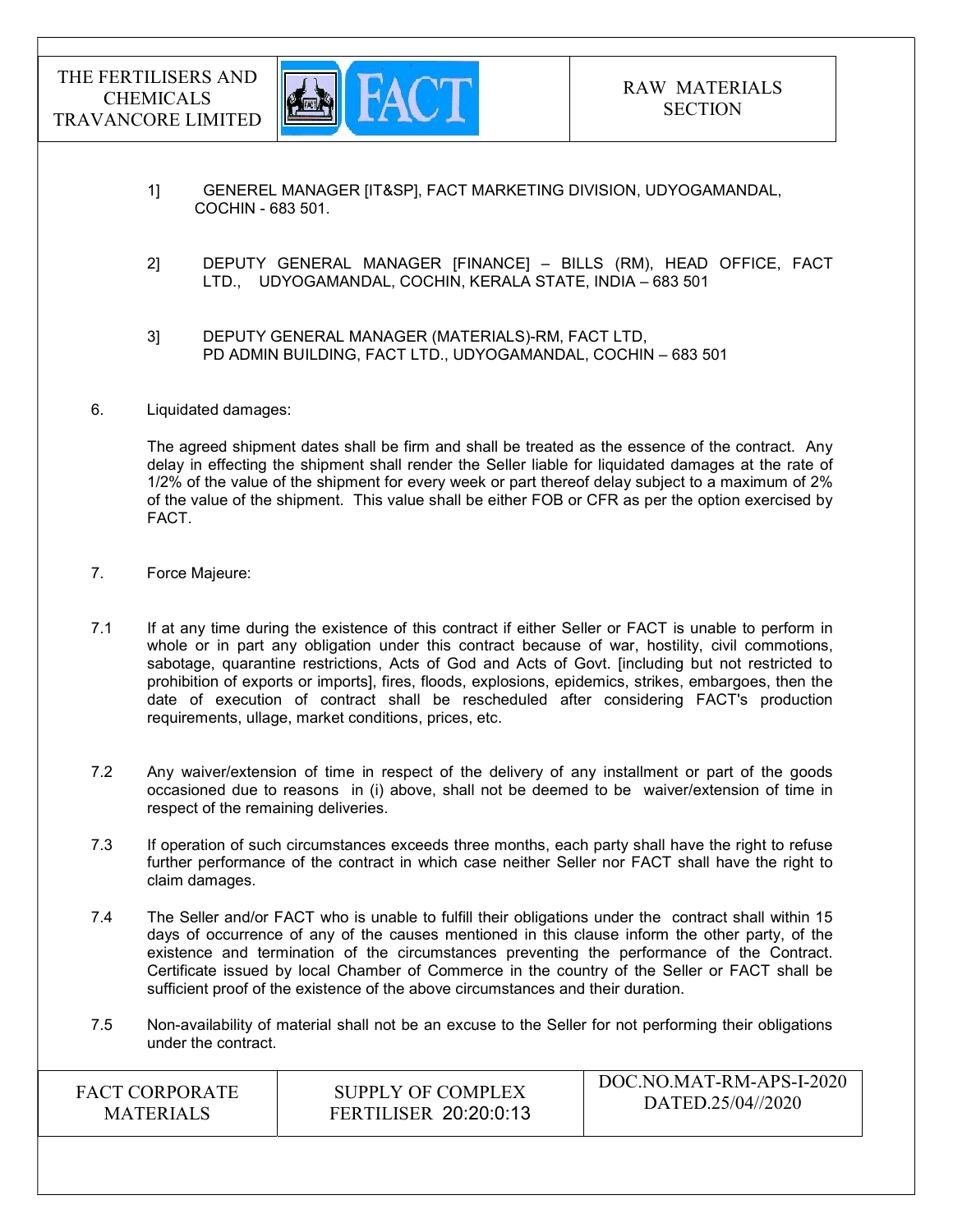

8. Default:

In the event of any default by the Seller in executing the Purchase Order in accordance with the specifications and/or terms and conditions of the Purchase Order, FACT may terminate the Purchase Order without prejudice to any other right, remedy or option FACT may have. In the event of such termination, FACT shall have the right to procure the goods from other sources at the risk and cost of the Seller.

- 9. Determination of quality and quantity:
- 9.1 The supplier shall ensure that the goods shipped conform to the agreed quality and specifications and shall not ship goods which do not conform to the agreed quality and specification.
- 9.2 FACT reserves the right, at its option and cost, to have material inspected before shipment in regard to quality and specifications. The supplier / shipper shall tender the material for inspection to the agency to be nominated by FACT and shipment shall be effected only after the material is inspected. The supplier / shipper will provide free of cost facilities to the inspection agency at the load port for taking samples.
- 9.3 Irrespective of whether FACT appoints inspection agency or not, it will be obligatory on the part of the supplier to obtain Certificate of Inspection from Internationally reputed Inspection Agency to the effect that material is in accordance with the specifications laid down in the contract. This shall accompany the shipping documents. The inspection fee shall be borne by supplier.
- 9.4 For the purpose of determining quality, the Inspection Agency may at their discretion draw samples of the material at the producing factory as specified in the contract but shall draw samples in all cases in the customary manner during the loading of the vessel with a view to ensure that the material conforms to the contractual specifications. Analysis report should specify the nutrients and other requirements of the contractual specifications. The report shall specify the methods of analysis used, type of sieve used for determination of particle size and also the contract number, the quantity loaded and name of the vessel. A clear inspection note will be released by the Inspection Agency only if they are satisfied that the cargo meets contractual specifications.
- 9.5 Sample shall be drawn by Central Fertilizer Quality Control Laboratory in India. The quality so determined at discharge port shall be final and binding on supplier.
- 9.6 In case the cargo is not meeting the FCO specifications, the cargo will be rejected. The supplier shall refund all the material cost, consequential handling and the distribution cost thereof Immediately on FACT's first demand failing which penalty  $@18\%$  p.a. shall be payable up to the date of actual remittance by the supplier.
- 10. Weighment:

 $DQQNQMFRPL+D$  Weighment shall be as determined by draft survey conducted through an independent internationally reputed surveyor/inspection agency appointed by FACT at the port of discharge. The

| <b>FACT CORPORATE</b> | SUPPLY OF COMPLEX            | DOC.NO.MAT-RM-APS-I-2020 |
|-----------------------|------------------------------|--------------------------|
| <b>MATERIALS</b>      | <b>FERTILISER 20:20:0:13</b> | DATED.25/04//2020        |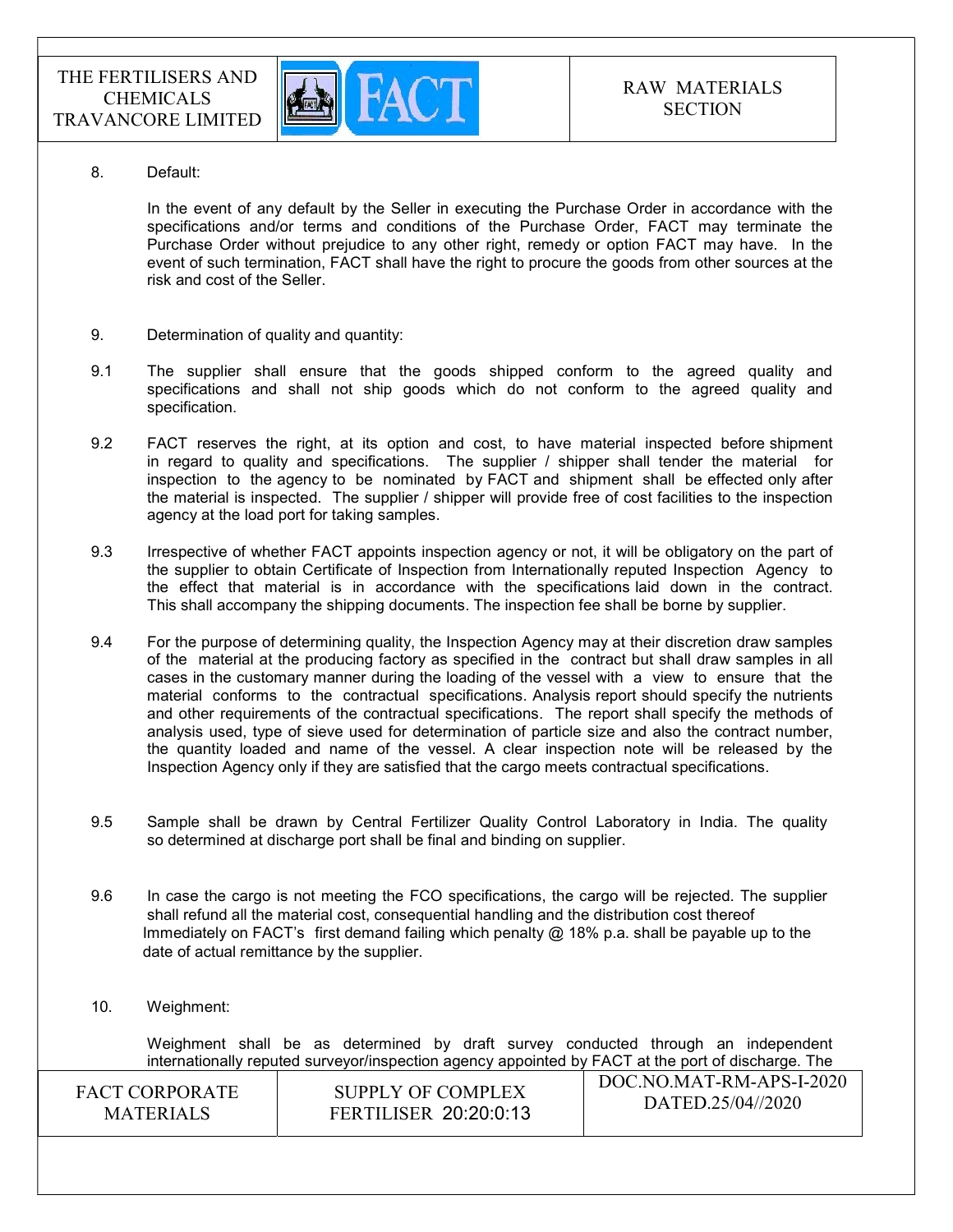

payment shall be based on B/L quantity or drafts survey whichever is less. Quantity declared as damaged cargo shall also be treated as quantity delivered short and shall be treated accordingly.

11. Title and Risk:

Title to the goods and risk shall pass from Seller to FACT as per INCOTERMS 2000, as amended from time to time.

12. Amendment of the Purchase Order:

Any amendment or modification to this Purchase Order shall be made in writing with the concurrence of the Seller, where required.

13. Law:

The governing law for this Purchase Order shall be Indian law. The proper language of the Purchase Order shall be English. The Seller agrees to submit himself to the Jurisdiction of Indian Courts of Law.

- 14. Seller warrants that the goods are free and clear of liens and encumbrances and that he has good and marketable title to the same.
- 15. Arbitration:

If any dispute (s) arises out of or in connection with this contract, or in respect of any defined legal relationship associated therewith or derived therefrom, the parties agree to submit the disputes to arbitration under the ICADR (International Centre for Alternative Dispute Resolution) Arbitration Rules 1996. The authority to appoint the arbitrator shall be the International Centre for Alternative Dispute Resolution. The number of Arbitrator shall be one and the language of the arbitration proceedings shall be English. The place of arbitration proceedings shall be Ernakulam in Kerala.

16. Seller's Indian Agent:

The Seller shall disclose the name and address of his Indian agent/representative along with following information.

- 16.1 Indian Agent's registration Nos. and their permanent income tax account number.
- 16.2 Amount and nature of commission/remuneration.

16.3 A copy of terms and conditions of the appointment of the Indian agent including the commission being paid to them shall be furnished along with the bid. In case the Seller has no agent in India, the Seller shall certify that they have no agents in India and that no remuneration is to be paid to any Indian Party. If the seller does not indicate the name of his agent or representative in India, and the amount of commission payable to him in the offer, it will be assumed that no agents' commission is involved.

| <b>FACT CORPORATE</b> |
|-----------------------|
| <b>MATERIALS</b>      |

SUPPLY OF COMPLEX FERTILISER 20:20:0:13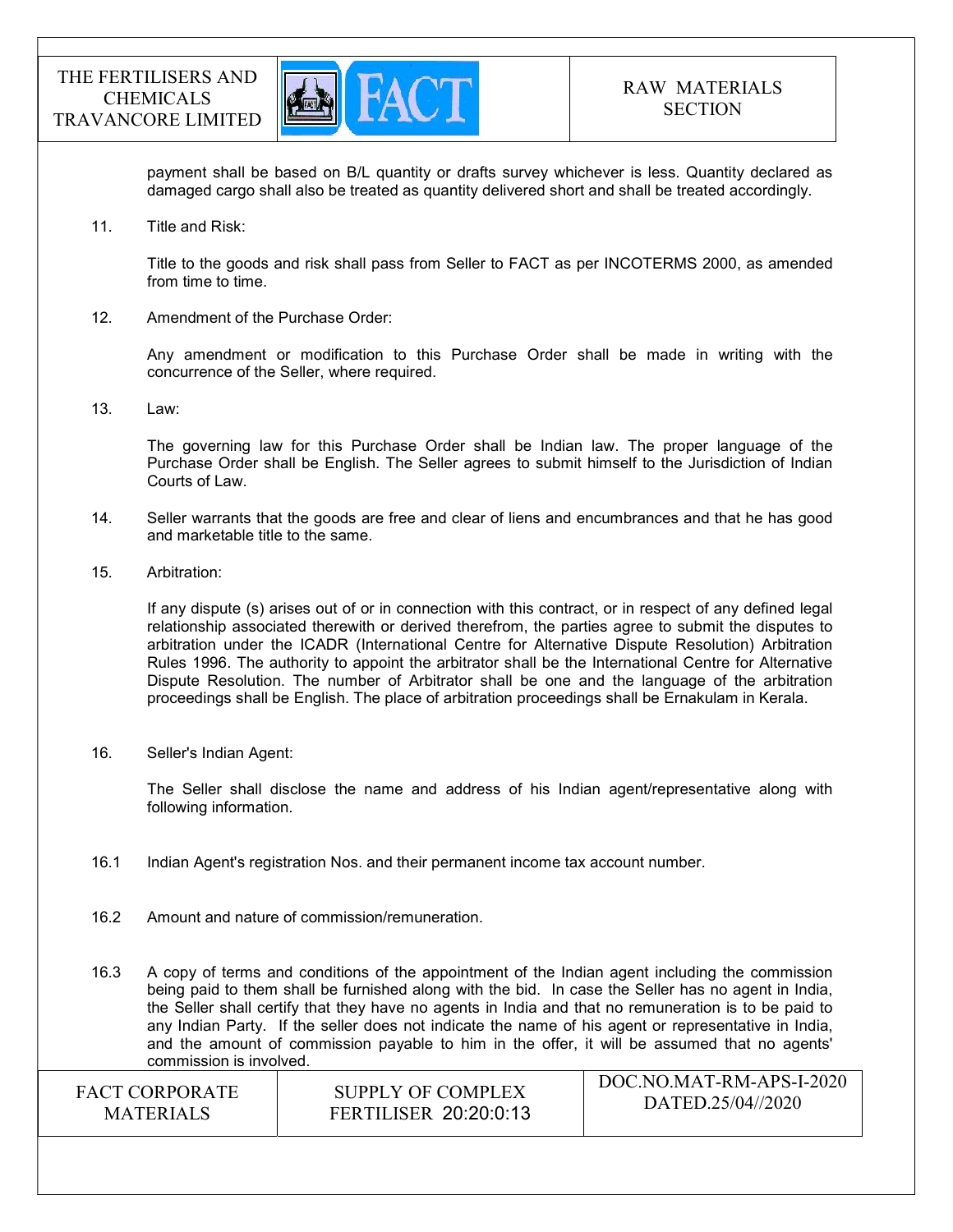

- 16.4 FACT shall deduct the Indian agent's commission, if applicable from the value of the Seller's invoice and pay to the Indian Agent in equivalent Indian rupees (rate of exchange being the rate at which payment was made to Seller) by cheque, as per the agreed payment terms. In case the Indian Agents are foreign controlled company as defined under section 28 of the Foreign Exchange Regulation Act, 1973 or any other act as in force, certificate/permission from Reserve Bank of India/Government of India as the case may be that they are entitled to do the agency business and receive commission from buyers should be enclosed along with the bid.
- 16.5 The information required above shall include those agents situated in India who have some other kind of commercial relationships and may not fall within the usual definition of agent. In cases where there is no agent but the Seller has any Indian Branch or subsidiary or a financially interlinked concern, the same shall be intimated to us. This will also include such Indian agents who are paid general retainer fee and may not have any reference to this purchase order.
- 16.6 Should we suffer any loss or penalty because of the failure of the Seller to disclose the details mentioned above about their agents, FACT shall hold the Seller responsible for such loss or penalty and shall be entitled to claim from them damages for breach of the above provisions of the contract and also to resort to such other action which FACT may consider appropriate.
- 17. This Purchase Order is placed by FACT, The Fertilisers and Chemicals Travancore Limited. It is expressly made clear that the Government of India is not a party to this Purchase Order and has no liabilities, obligations or rights on this order.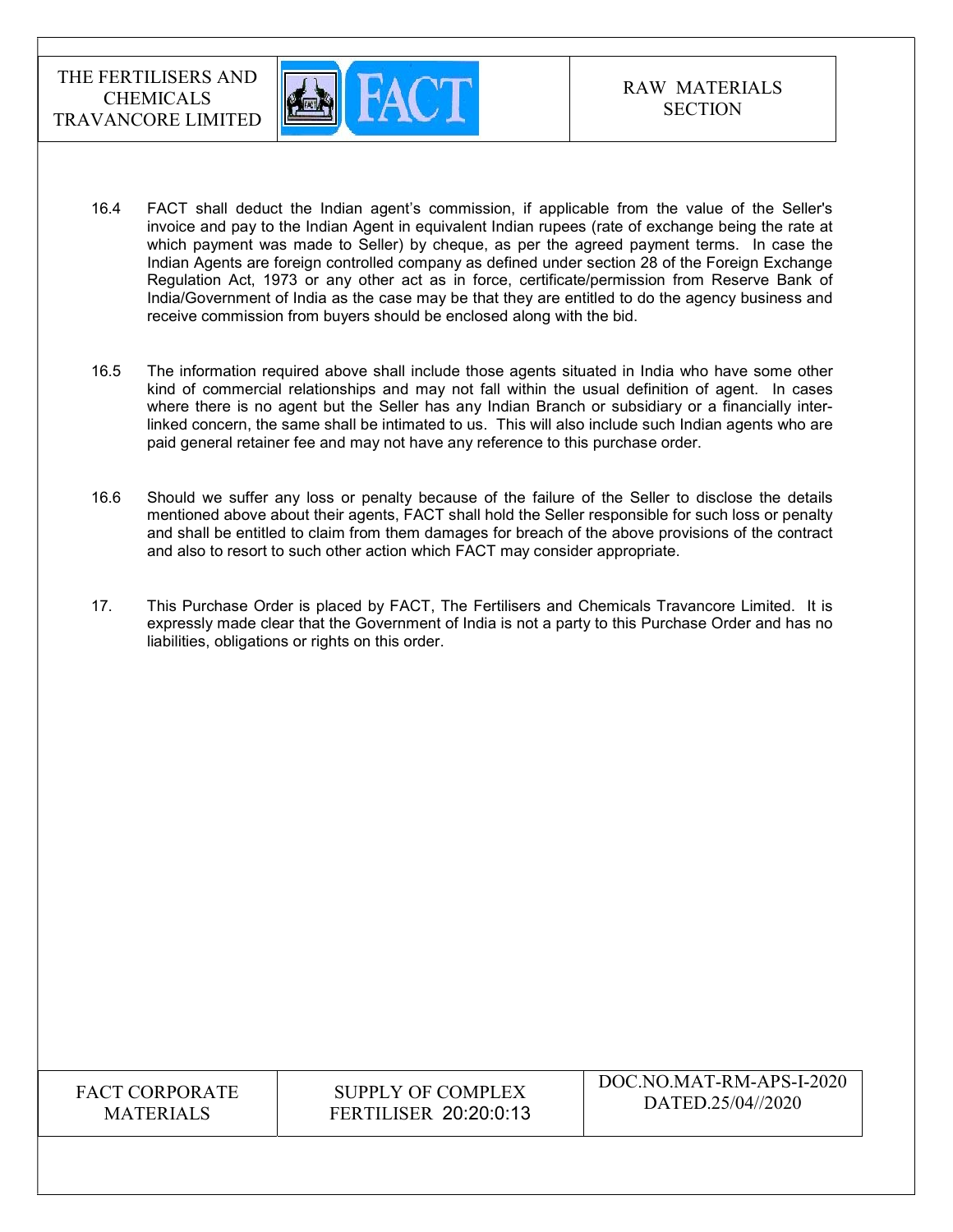

RAW MATERIALS **SECTION** 

#### Annexure-F

### SHIPMENT TERMS FOR FOB CONTRACT

- 1 FACT undertakes to provide transportation for carriage of the cargo in bulk.
- 2 FOB terms between Seller and their supplier if any shall not apply for contract arising out of this enquiry. It shall be as per FACT's terms only (with agreed variations). Seller shall forward the full loadport details, as well as firm loadport laycan with a spread of not less than 5 days, in conformity with the Purchase Order schedules or as required by FACT for each shipment, in case schedule is not finalised prior to issue of Purchase Order.
- 3 FACT will chart a suitable vessel and seller shall forward their acceptance of such nominated vessel within 24 hrs from the nomination. FACT reserves the right to substitute named vessel after giving prior intimation to the Seller.
- 4 The vessel shall report to the Seller or Seller's agents at the loadport and present herself for loading the cargo as per loadport terms and conditions as incorporated in the Charter Party.
- 5 Insurance: FACT shall arrange to insure the cargo. On completion of loading, sailing details such as quantity, B/L No. and date, load port, ETA Visakhapatnam shall be emailed to Deputy General Manager[Materials]-RM [email:kennedy@factltd.com/sreejith@factltd.com],Deputy General Manager [Finance & Accounts] [Fax: 91- 484 - 2545039] and our under writers, details to be intimated later.
- 6 All claims at the loadport like demurrage, despatch, dead freight, etc, shall be settled directly between the Seller and the vessel owner. Suitable provision shall be made to this effect in the Charter Party. FACT shall render assistance, if required, to the Seller/Owner in settling such claims.
- 7 Seller shall be liable for any demurrage incurred at the load port on account of any delay in loading outside the permissible laytime. Any delay due to the vessel's condition or breakdown or inability of the vessel's facility to load cargo within the time allowed, shall not count as used laytime. If cargo is not available after ship has arrived in the port of loading according to schedule, the tenderer shall be responsible for the costs and demurrage of the vessel, and dead freight, if any due to incomplete loading because of the un-readiness of either part or whole of the goods when the vessel has been in port at due time, and the notice of readiness has been served and accepted.
- 8. Port charges, quay dues and similar dues on ship to owner's account. Supplier to pay all dues, taxes and duties on the cargo in the country of origin.
- 9. The cargo shall be loaded by supplier / shipper free of expenses and risk to the vessel but under the supervision of Master.
- 10. All other terms and conditions not indicated in these shipment terms shall be as per the Terms and Conditions of the Order and the relevant Charter Party.

| SUPPLY OF COMPLEX<br><b>FACT CORPORATE</b><br><b>FERTILISER 20:20:0:13</b><br><b>MATERIALS</b> | DOC.NO.MAT-RM-APS-I-2020<br>DATED.25/04//2020 |
|------------------------------------------------------------------------------------------------|-----------------------------------------------|
|------------------------------------------------------------------------------------------------|-----------------------------------------------|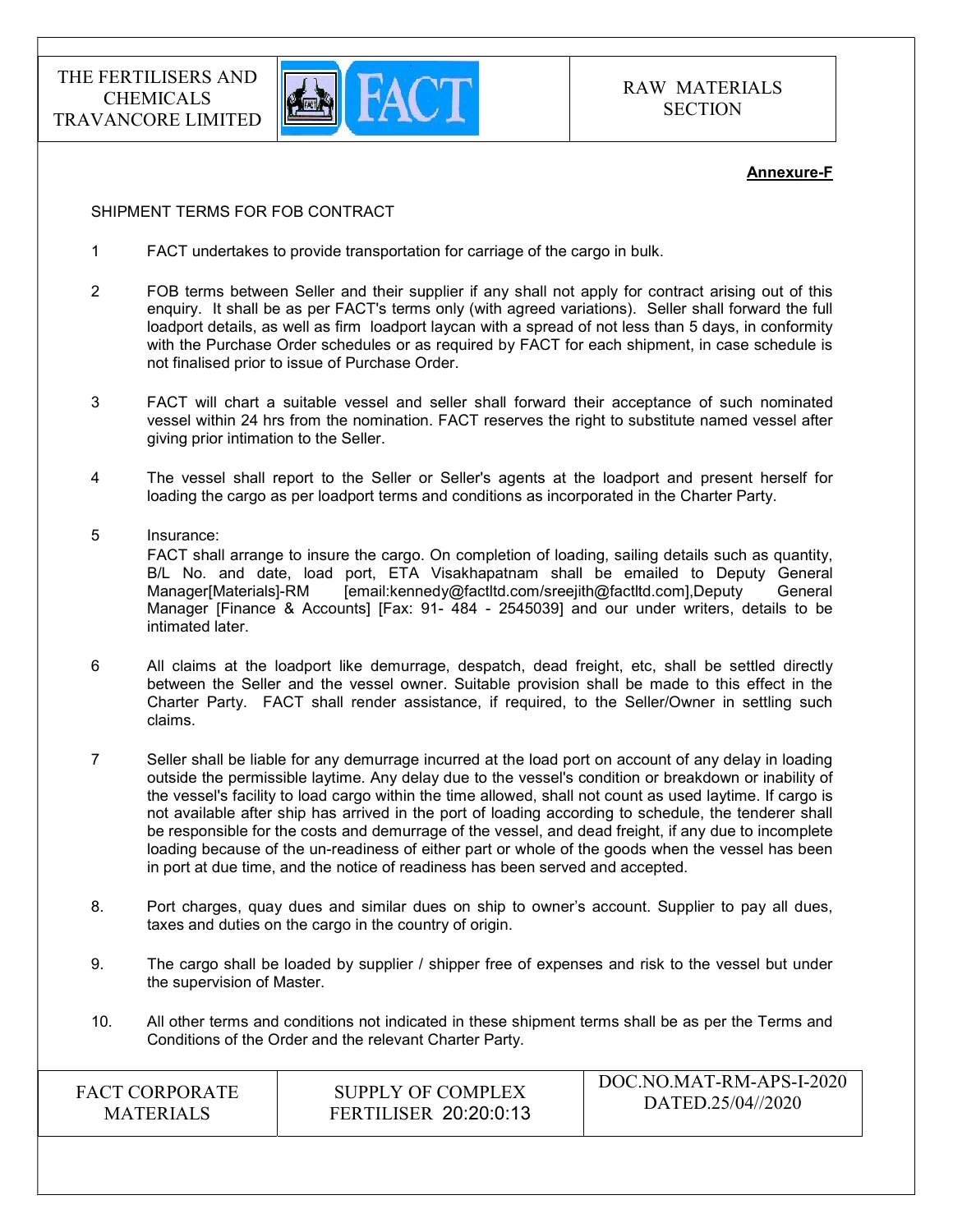

### Annexure-G

#### SHIPMENT TERMS FOR CFR CONTRACT

- 1 FACT can declare CFR option only after getting NOC from Transchart, Ministry of Surface Transport, New Delhi. Seller shall provide at his own expense proper transportation for carriage of the cargo in transit subject to Government of India policy directives in this regard. Indian flag vessels to be accorded first right to refusal. Seller shall forward C/P on finalisation of vessel. Freight shall be pre-paid.
- 2. Vessel nominated shall conform to ISM code/Grain code for safe operations and pollution prevention and other statutory requirements of Indian/International Maritime Authorities, applicable for carriage of Fertiliser as relevant. The necessary clearance from port authorities on account of Age/Class/Flag to be obtained by suppliers/vessel owners. Non-compliance or lack of necessary supporting documents to show compliance with the above and consequent damages, if any, shall be to Seller's account.

 As per Shipping Development Circular issued by DG Shipping, cargo vessels visiting an Indian Port on the West Coast or plying in the Indian territorial waters in the Arabian Sea or the Indian EEZ during the period of foul weather (being 1st June to 31st August), shall be less than 25 years of age. In case the ship chartered by the supplier is 20 years or more of age, the shipping agents of the suppliers shall obtain necessary clearance from the authorities and the time taken to obtain such clearance shall be to ship owners' / suppliers' account and the same shall be excluded while calculating the lay time.

- 3 Discharge rate : 7000 MT PWWD SHEXEIU. In SHEXEIU, "H" standing for "Holiday" shall mean the holidays declared by the Visakhapatnam Port Trust.
- 4 Demurrage Rate and Despatch Rate: Shall be indicated by Seller while nominating the vessel. [Despatch rate shall not be less than half of the demurrage rate]
- 5 Discharge Port : Visakhapatnam port. Cost of shifting between berths including bunker fuel used shall not be borne by FACT and time used in shifting shall not be counted as laytime or time on demurrage. Deviation will be suitably loaded for evaluation.
- 6 Arrival draft at Visakhapatnam: Not to exceed 10.06 meter.

 In case arrival draft exceeds permissible draft, lightening to be arranged by Seller at their own risk and cost including time lost. It shall be Seller's responsibility to ensure that the vessel arrives with the permissible/available draft at Visakhapatnam whichever is less.

(a) The vessel shall give free use of all available gear for discharging as also lights for night work on board. Seller shall allow free use of gear, winches and derricks. If all gear's are not available, discharge rate to be reduced proportionately.

| <b>FACT CORPORATE</b> |
|-----------------------|
| <b>MATERIALS</b>      |

SUPPLY OF COMPLEX FERTILISER 20:20:0:13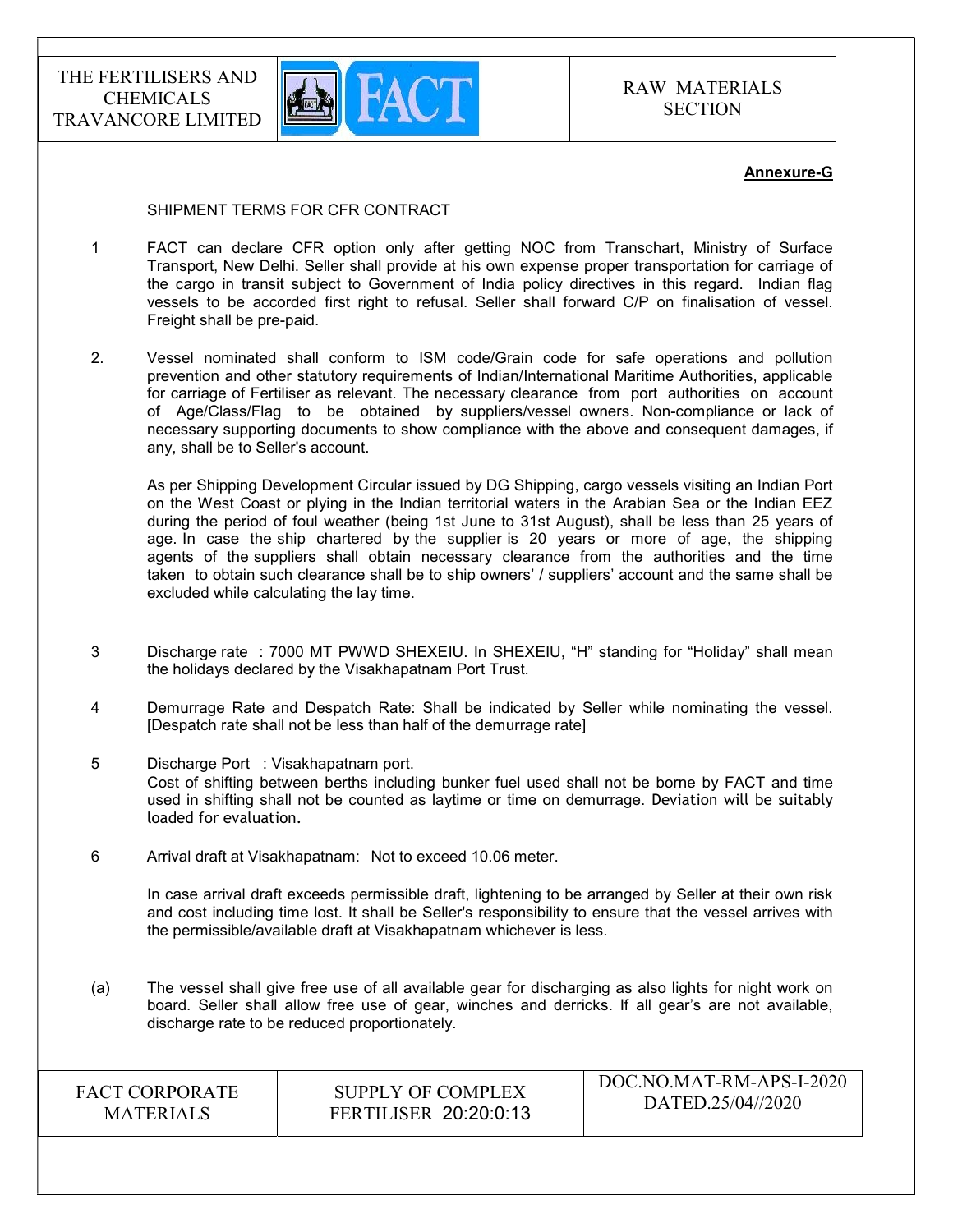

- (b) Cost of opening and closing of hatches shall be to ship owners / supplier's account and time used not to count as lay time.
- (c) Overtime to the account of party ordering the same. Officers" / Crews" overtime to be always for supplier's / ship owner's account.
- (d) Time consumed by the vessel in moving from the discharge port / anchorage to anchorage / discharging berth will not count as lay time.
- (e) All expenses and costs arising from the failure of the machines/equipments of the vessel, or if the vessel is pulled out from the berth on account of safety reasons by the port to be on the account of sellers.
- 7 The following vessel details shall be furnished by Seller while nominating vessel, by email [email id:rejeni@factltd.com] addressed to General Manager [IT&SP].
	-
	- i] Flag<br>ii] Clas Classification
	- iii] Year of built
	- iv] GRT/NRT, LOA & Draft
	- v] Registered owners
	- vi] Operators
	- vii] Charterers
	- viii] P&I club
	- ix] Hull U/W & terms of cover
	- x] Particulars of performance of vessel's last 2 voyages.
	- xi] Agents at load port and discharge port.
	- xii] Demurrage and despatch rates.
- 8 Expected loading days and arrival date at Visakhapatnam shall be intimated to FACT for each shipment while nominating the vessel in conformity with the Purchase Order.
- 9 Insurance:

 The vessel chartered by Seller shall not be more than 15 [Fifteen] years in age and shall be of the highest Lloyd's or equivalent classification, failing which Seller shall be liable for any additional insurance premium paid or payable by us. Any extra insurance and customs duty thereon due to age/class/flag/GIC non-approval of vessel shall be to Seller's account. Same shall be deducted from the Seller's bills. War risk premium for vessel and crew bonus, if any payable to vessel owners as per C/P for calling at nominated load port is to be borne by Seller.

- 10 On completion of loading, sailing details such as quantity, B/L No. and date, load port, ETA Visakhapatnam and value shall be faxed to General Manager [IT&SP] [email id:rejeni@factltd.com], Deputy General Manager Finance[Bills] [Fax: 91- 484 - 2545039] and FACT's under writers, details will be intimated later.
- 11 Seller shall obtain, from the carrier at his own expense on board shipped, Ocean Bill of Lading, clean and transferable in the name of FACT, dealing only with the cargo as per the Purchase Order to Visakhapatnam, India and courier the copies of the Shipping documents.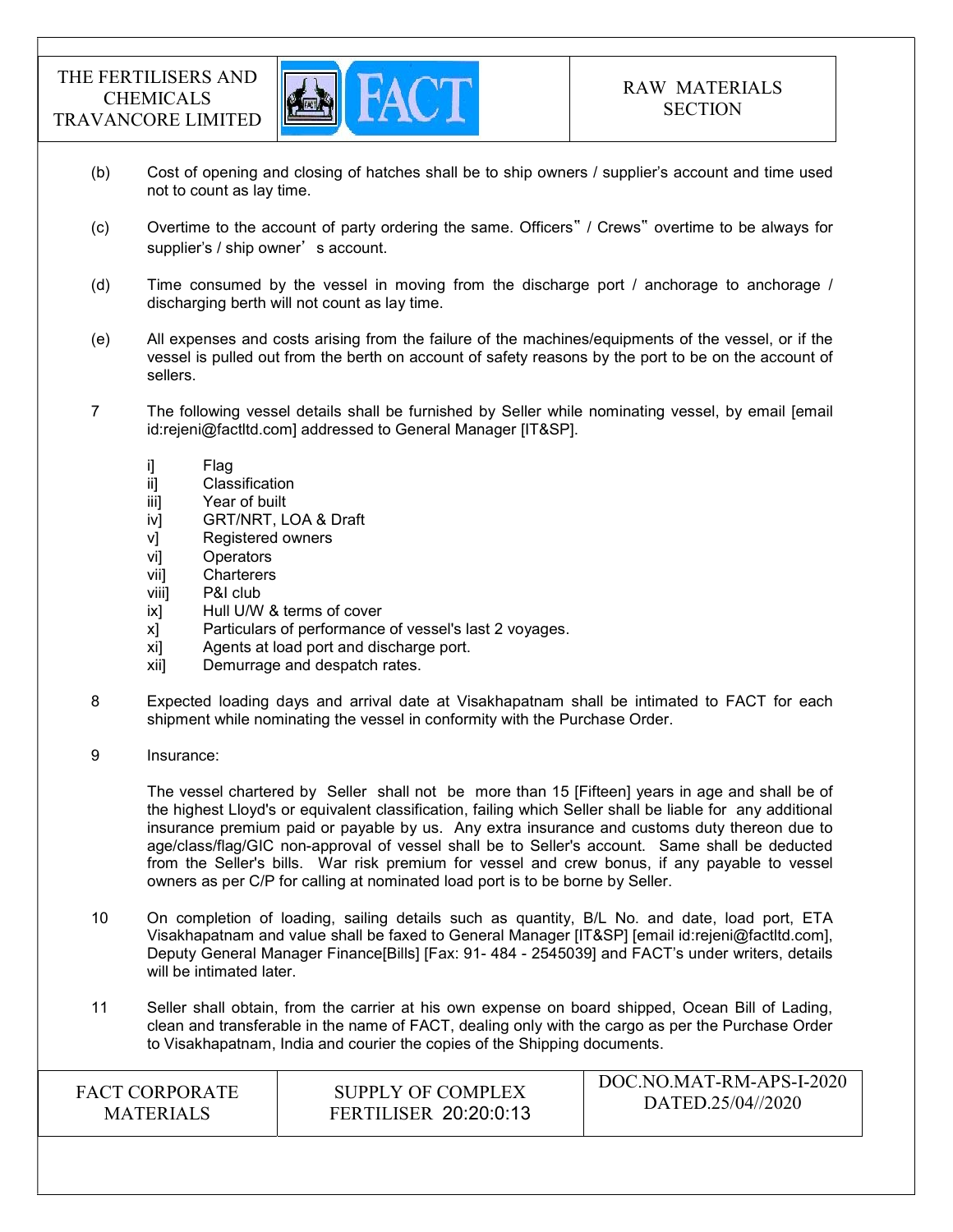

- 12 The sailing progress of vessel shall be reported to General Manager [IT&SP] by email id: rejeni@factltd.com at least 72 hours before arrival, stating the anticipated hour of arrival. Similar notice shall be given at least 48 hours, 36 hours and 24 hours in advance of the ETA of vessel and thereafter any change every 1 hour.
- 13 Laytime: Based on discharge rate of 7000 MT PWWD SHEXEIU. In SHEXEIU, "H" standing for "Holiday" shall mean the holidays declared by the Visakhapatnam Port Trust.

 N.O.R. time: NOR shall be tendered during official working hours only, i.e. between 09:30 hrs to 17:00 hrs from Monday to Friday and 09:30 hrs to 12:00 hrs on Saturday.

 Laytime shall commence only 24 hours after the receipt and acceptance of Notice of Readiness [N.O.R.] as above and shall end on completion of discharge.

 Time shall not be counted between 12.00 noon on Saturday and 8.00 a.m. on Monday and not between 5.00 p.m. (Noon if Saturday) on the last working day preceding a local and legal holiday and 8.00 a.m. on the first working day thereafter even if used, unless the vessel is already on demurrage. Receivers have the right to work during excepted period such time used not to count as lay time.

 If the port authorities prohibit discharging during night time, time so lost shall not count as used laytime.

- 14 Berthing delay on account of any reason over which FACT has no control including but not limited to tide not being available or other such natural causes, vessel missing the last pilot of the day, etc., shall not be included in laytime.
- 15 Any delay in commencing discharge on account of delay in obtaining the free pratique customs clearance, immigration, etc., by the vessel's agents and any port charges on this account shall not be to FACT's account.
- 16 If the vessel is unable to complete unloading within the allowable laytime, due to any cause attributable to FACT, FACT shall pay to Seller demurrage at the rate agreed to or as per C/P whichever is lower. Despatch rate shall not be less than half of the demurrage rate. Demurrage/despatch shall be settled within 30 days of mutual acceptance of laytime statement.
- 17 If, however, demurrage is incurred at the port of discharge by any reason over which FACT have no control including but not limited to fire, explosion, storm or by strike, lockout stoppage or restraint of labour by breakdown of machinery or equipment in or about the plant/unloading facilities of FACT or any other force majeure circumstances, no demurrage shall be payable.
- 18 FACT shall not be liable for any demurrage in the event of the vessel coming prior to or after the laydays stipulated by FACT. In case of early arrival, vessel shall be deemed to have given NOR at 9:30 hrs on the first working day of the laydays given by FACT.
- 19 At discharge port, dues on vessel shall be for the Seller's account, but dues on cargo including import duties, taxes and customs duties shall be to FACT's account.

| <b>FACT CORPORATE</b> |  |
|-----------------------|--|
| <b>MATERIALS</b>      |  |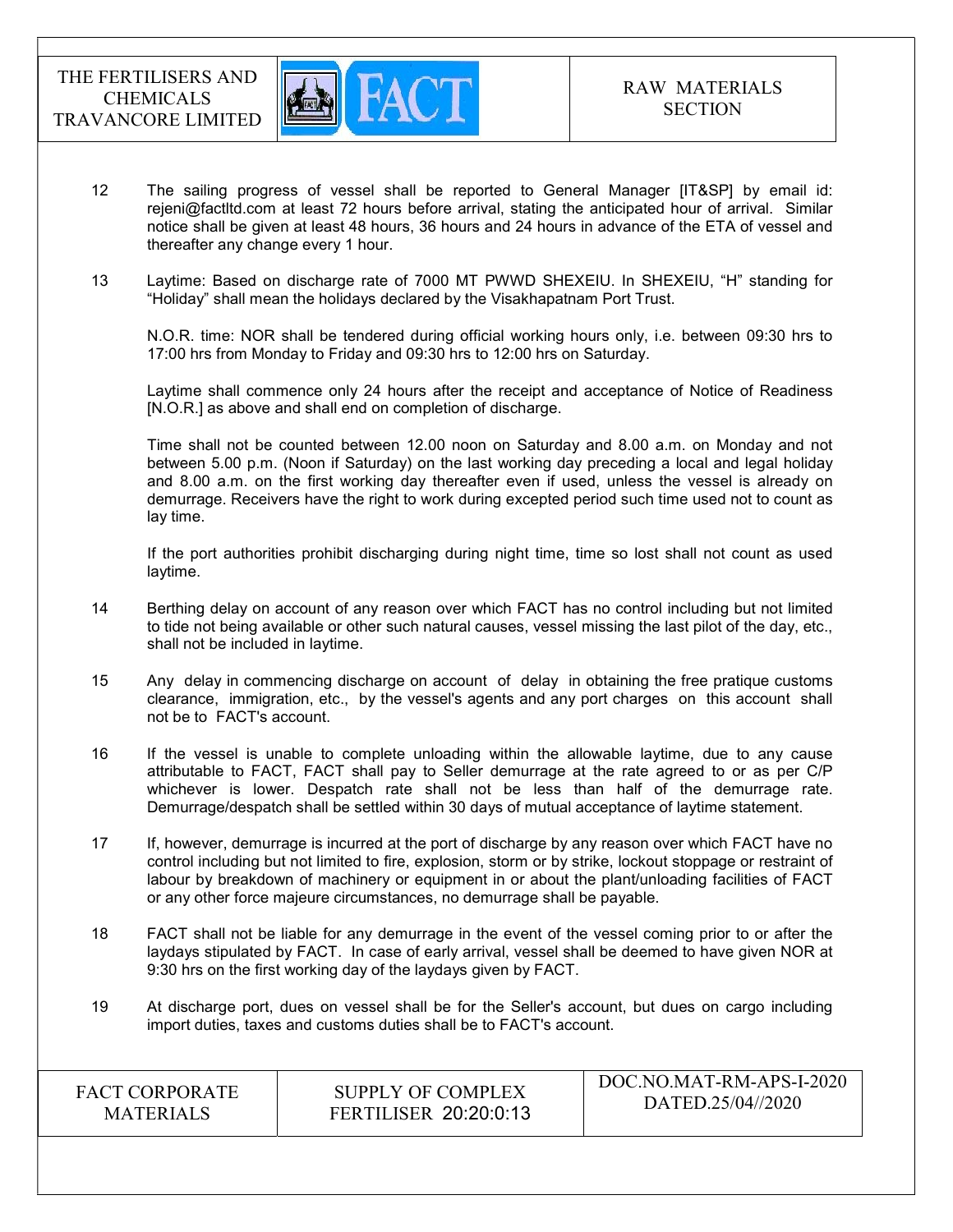

- 20 In case documents are not made available to FACT prior to arrival of vessel, delivery order shall be issued by Seller's/Vessel Owner's agents to FACT's representatives at Visakhapatnam against ordinary Letter of Indemnity issued by FACT. Freight to be pre-paid. Any delay, damages or costs in obtaining the delivery order for discharging the cargo from vessel owners/agents on account of non-settlement of dues to owners/port by Seller/Seller's agents or for any reason not attributable to FACT shall be to Seller's account.
- 21 Consignee:

 GENERAL MANAGER (IT&SP), FACT LTD, EEC BUILDING, MARKETING DIVISION, UDYOGAMANDAL, COCHIN - 683 501

Notify party:

 FACT MARKETING DIVISION, UDYOGAMANDAL, COCHIN - 683 501

-----

- 22 Vessel/crew shall comply with all rules and regulations of Visakhapatnam Port Trust.
- 23 All other terms and conditions shall be as per relevant charter party. The provisions stipulated in this Purchase Order shall however supercede those of the charter party wherever they are found to be at variance to each other.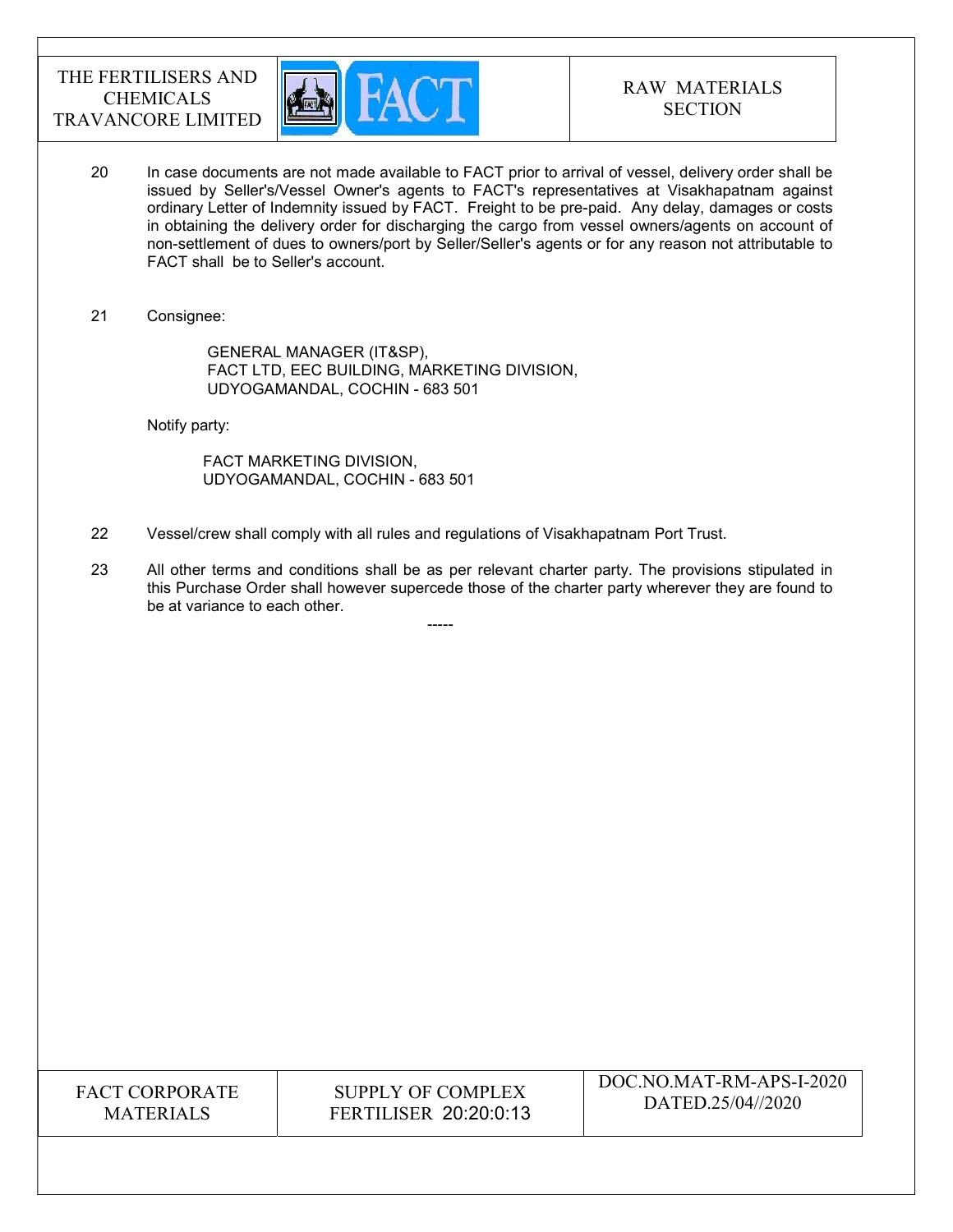

### Annexure - H

## COMPLIANCE STATEMENT

Ref: Enquiry No. MAT-RM-APS-I-2020 dated 25/04/2020

We have read and understood all the Enquiry Documents (Enquiry Notice and all Annexures) against your enquiry no. MAT-RM-APS-I-2020 dated 25/04/2020 and hereby confirm our acceptance to the same except for the deviations listed below:

| <b>LIST OF DEVIATIONS</b> |             |                        |
|---------------------------|-------------|------------------------|
| Document/<br>Clause No.   | Description | Reasons for Deviations |
|                           |             |                        |
|                           |             |                        |
|                           |             |                        |
|                           |             |                        |
|                           |             |                        |
|                           |             |                        |
|                           |             |                        |
|                           |             |                        |
|                           |             |                        |

Name of Vendor:

Name & Designation of Authorized Signatory:

Seal & Signature:

Date: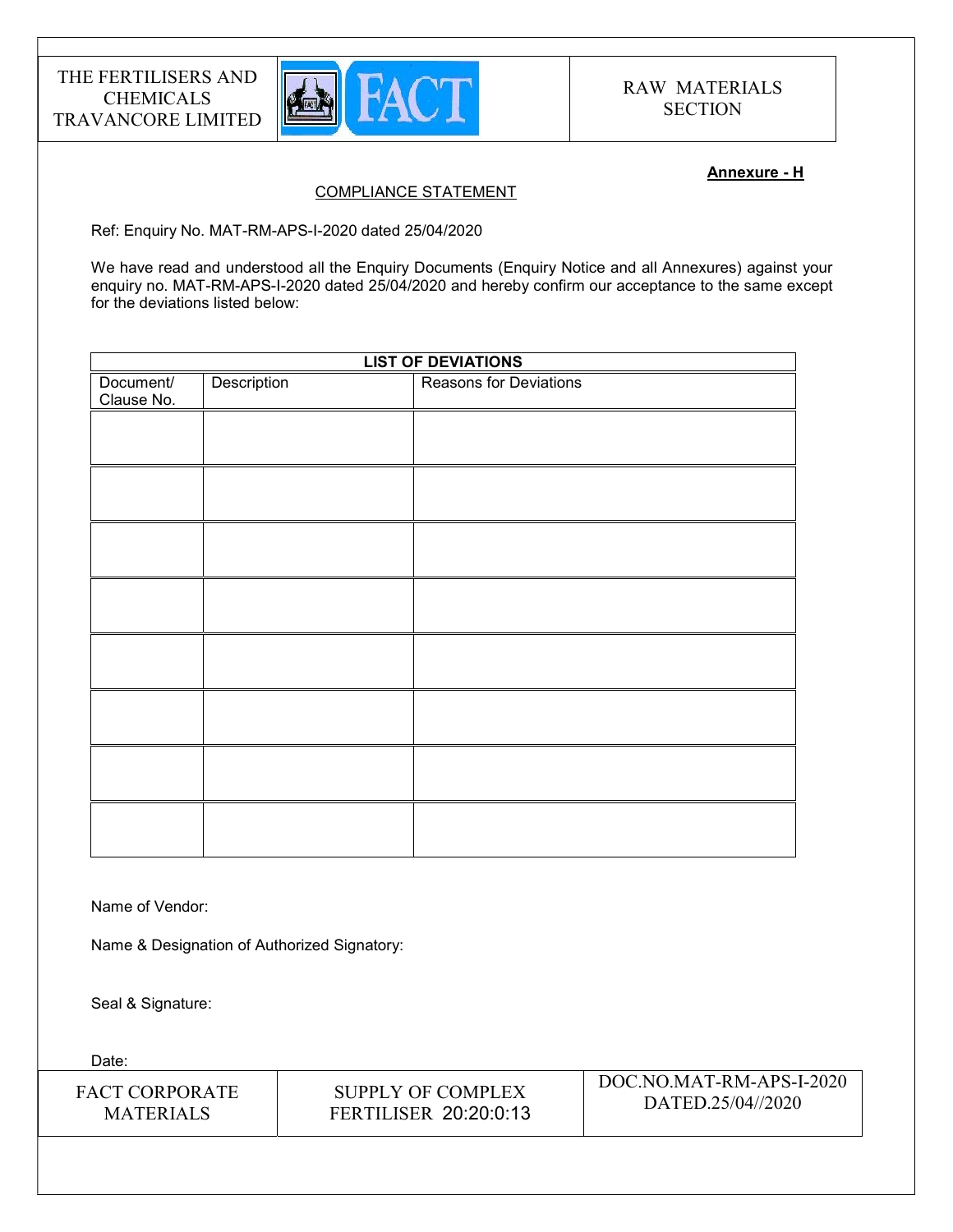

#### Annexure- J

Enquiry No. . MAT-RM-APS-I-2020 dated 25/04/2020

## (UN-PRICED COPY OF PRICE BID)

| SI. No | Price elements            | Whether Quoted or Not |
|--------|---------------------------|-----------------------|
| 1      | FOB 180 days Price        | Quoted / Not quoted   |
| 2      | CFR 180 days Price        | Quoted / Not quoted   |
| 3      | Franchise discount        | Quoted / Not quoted   |
| 4      | <b>Other Discounts</b>    | Quoted / Not quoted   |
| 5      | Arrival at Visakhapatnam: | During                |

Offer is valid till:

Name of Bidder:

Signature of Authorized Signatory

Date: Place: Seal: Seal: Seal: Seal: Seal: Seal: Seal: Seal: Seal: Seal: Seal: Seal: Seal: Seal: Seal: Seal: Seal: Seal: Seal: Seal: Seal: Seal: Seal: Seal: Seal: Seal: Seal: Seal: Seal: Seal: Seal: Seal: Seal: Seal: Seal: Seal:

FACT CORPORATE MATERIALS

SUPPLY OF COMPLEX FERTILISER 20:20:0:13 DOC.NO.MAT-RM-APS-I-2020 DATED.25/04//2020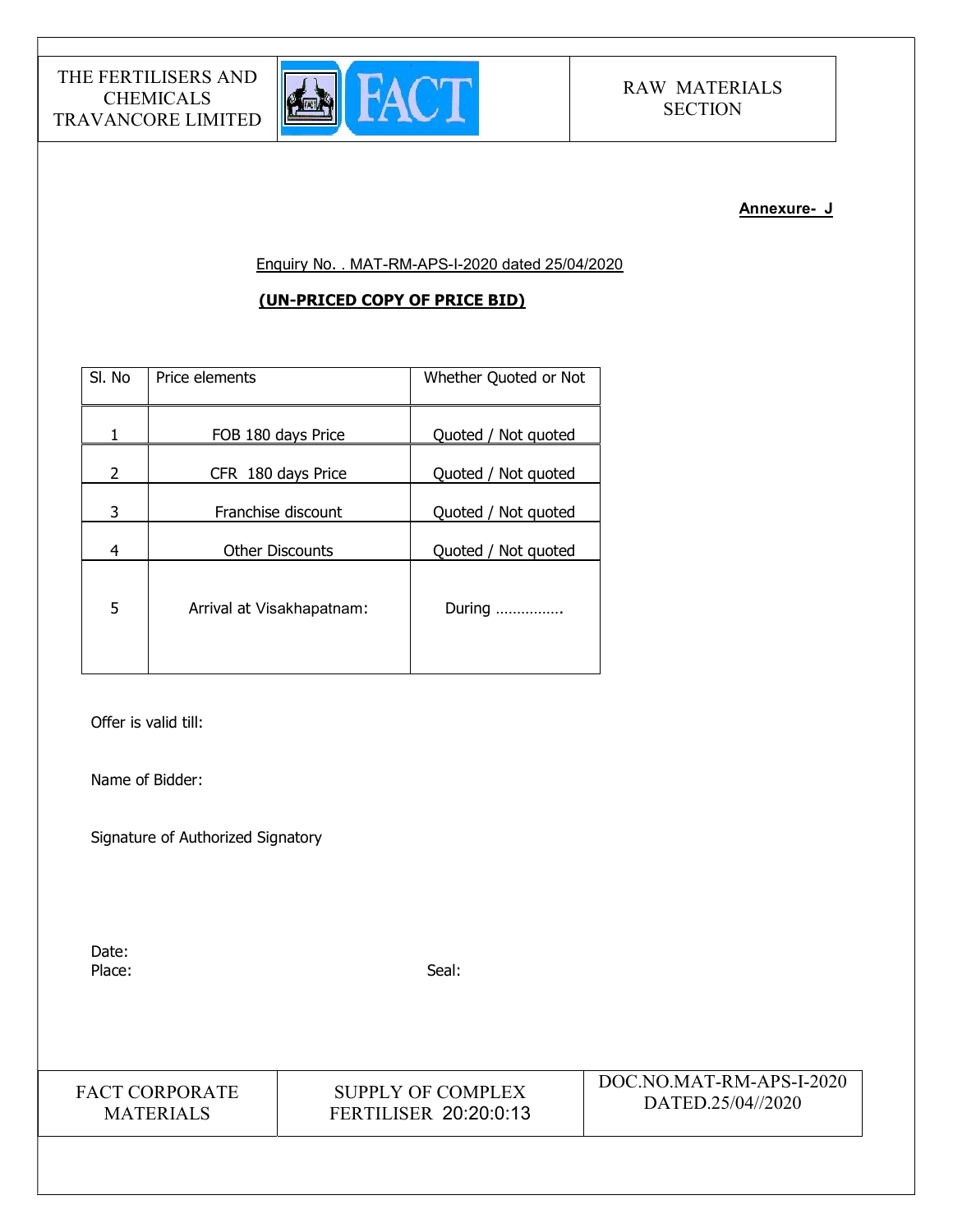

## Annexure - K

## Enquiry No. . MAT-RM-APS-I-2020 dated 25/04/2020

## Part B- Price Bid

| SI. No         | Price elements            | Quote       |
|----------------|---------------------------|-------------|
| 1              | FOB 180 days Price        | USD  Per MT |
| $\overline{2}$ | CFR 180 days Price        | USD  Per MT |
| 3              | Franchise discount        | USD  Per MT |
| $\overline{4}$ | <b>Other Discounts</b>    | USDPer MT   |
| 5              | Arrival at Visakhapatnam: | During      |

Offer is valid till:

Name of Bidder:

Signature of Authorized Signatory

Date: Place: Seal: Seal: Seal: Seal: Seal: Seal: Seal: Seal: Seal: Seal: Seal: Seal: Seal: Seal: Seal: Seal: Seal: Seal: Seal: Seal: Seal: Seal: Seal: Seal: Seal: Seal: Seal: Seal: Seal: Seal: Seal: Seal: Seal: Seal: Seal: Seal:

FACT CORPORATE MATERIALS

SUPPLY OF COMPLEX FERTILISER 20:20:0:13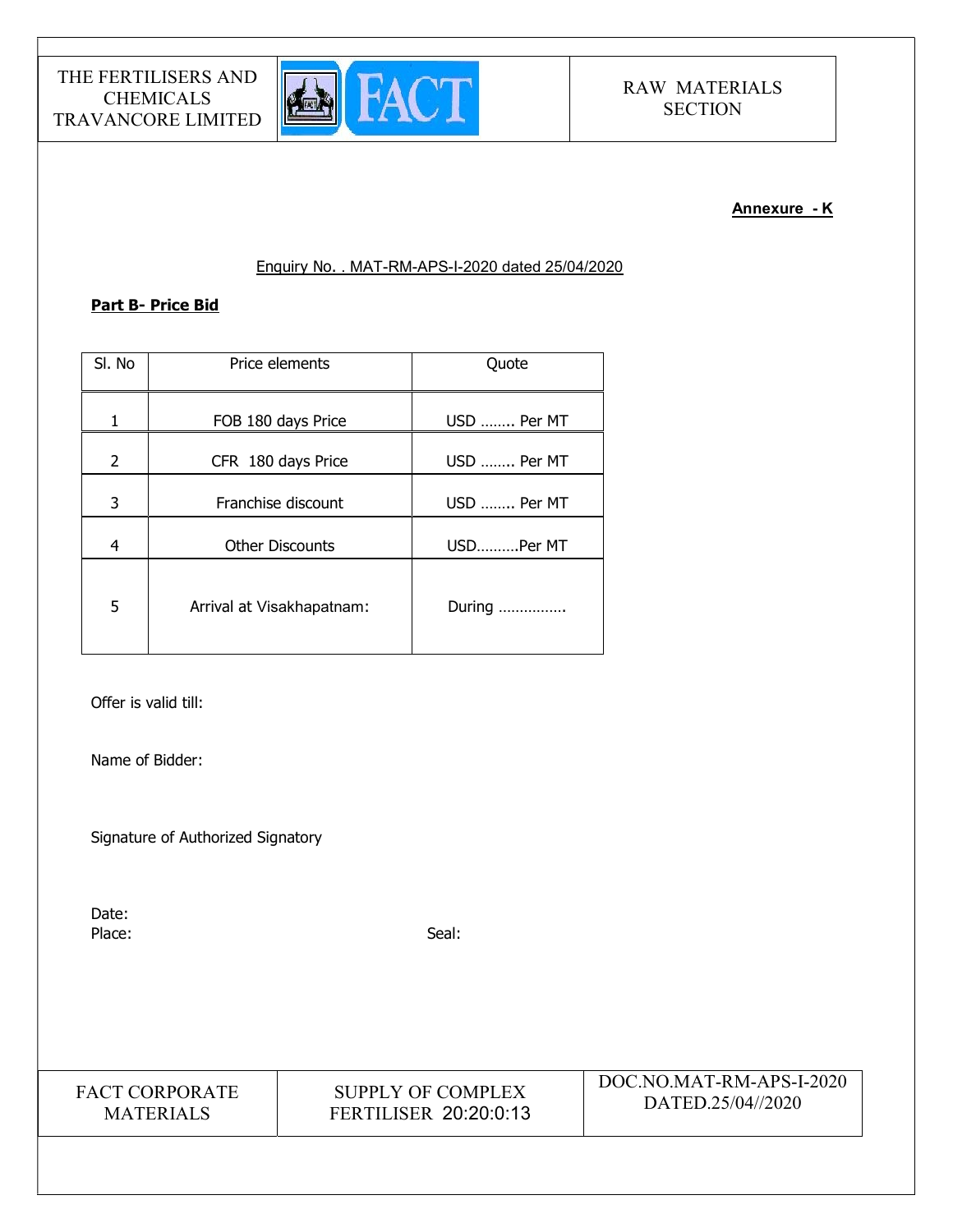

### Annexure - L

## LIST OF FACT APPROVED BANKERS FOR BANK GUARANTEE:

Ref: Enquiry No. . MAT-RM-APS-I-2020 dated 25/04/2020

Please note that all bank guarantees against the above referred enquiry shall be issued and confirmed by the banks approved by FACT. The list of banks approved by FACT is attached.

### A) STATE BANK OF INDIA

1. State Bank of India,

### B) NATIONALISED BANKS:

- 1. Allahad Bank,
- 2. Andhra Bank,
- 3. Bank of Baroda,
- 4. Bank of India,
- 5. Bank of Maharashtra,
- 6. Canara Bank,
- 7. Central Bank of India,
- 8. Corporation Bank,
- 9. Dena Bank,
- 10. Indian Bank,
- 11. Indian Overseas Bank,
- 12. Oriental Bank of Commerce,
- 13. Punjab & Sind Bank,
- 14. Punjab National Bank,
- 15. Syndicate Bank,
- 16. UCO Bank,
- 17. Union Bank of India,
- 18. United Bank of India,
- 19. Vijaya Bank.
- C) OTHER BANKS:
	- 1. Bank of Rajasthan Limited,
	- 2. Catholic Syrian Bank Limited

| <b>FACT CORPORATE</b> |
|-----------------------|
| <b>MATERIALS</b>      |

SUPPLY OF COMPLEX FERTILISER 20:20:0:13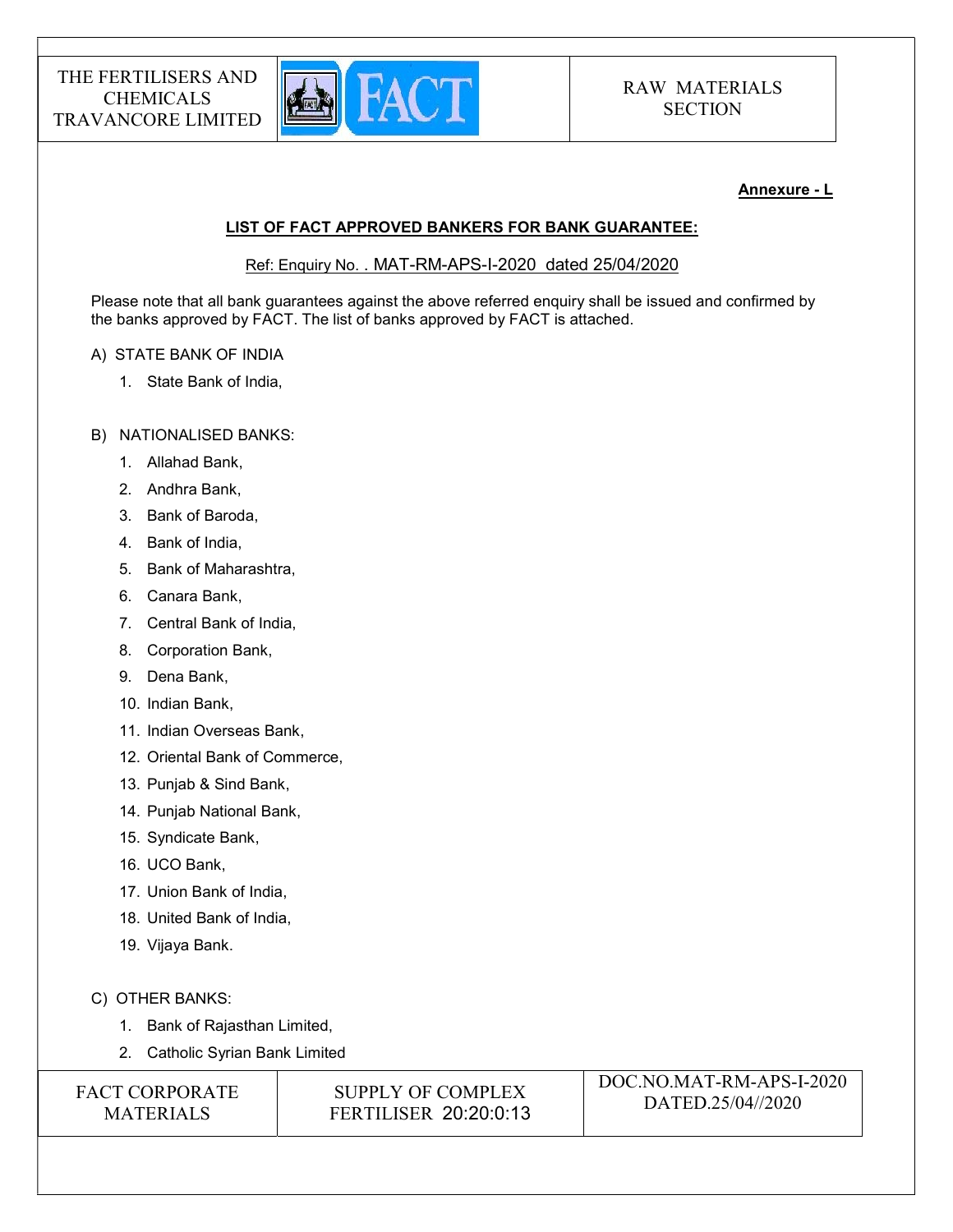

## RAW MATERIALS **SECTION**

- 3. Kotak Mahindra bank Ltd.,
- 4. South Indian Bank Ltd.,
- 5. Tamilnad Merchantile Bank Ltd.,
- 6. The Federal Bank Ltd.,
- 7. The Jammu & Kashmir bank Limited,
- 8. The Karnatka Bank Limited,
- 9. SBER Bank

## D) FOREIGN BANKS:

- 1. ABN AMRO Bank N.V.,
- 2. American Express Bank Limited,
- 3. Bank of American National Trust & Saving Association,
- 4. Bank of Tokyo Limited,
- 5. Barclays Bank PLC
- 6. BNP Paribas
- 7. Calyon Bank
- 8. Citibank N.A.,
- 9. Deutsche Bank,
- 10. Development Bank of Singapore (DBS)
- 11. Hong Kong & Shanghai Banking Corporation Limited,
- 12. ING Vysya Bank
- 13. JP Morgan Chase Bank,
- 14. Standard Chartered Bank.

E) PRIVATE SECTOR BANKS:

- 1. Axis Bank Ltd.,
- 2. Housing Development Finance Corporation Ltd., (HDFC)
- 3. ICICI Bank Limited,
- 4. IDBI Bank Limited,

Note: If the Bank Guarantee is issued by a bank outside India, a counter guarantee from an Indian nationalized/ scheduled bank in India shall be submitted.

## FACT CORPORATE MATERIALS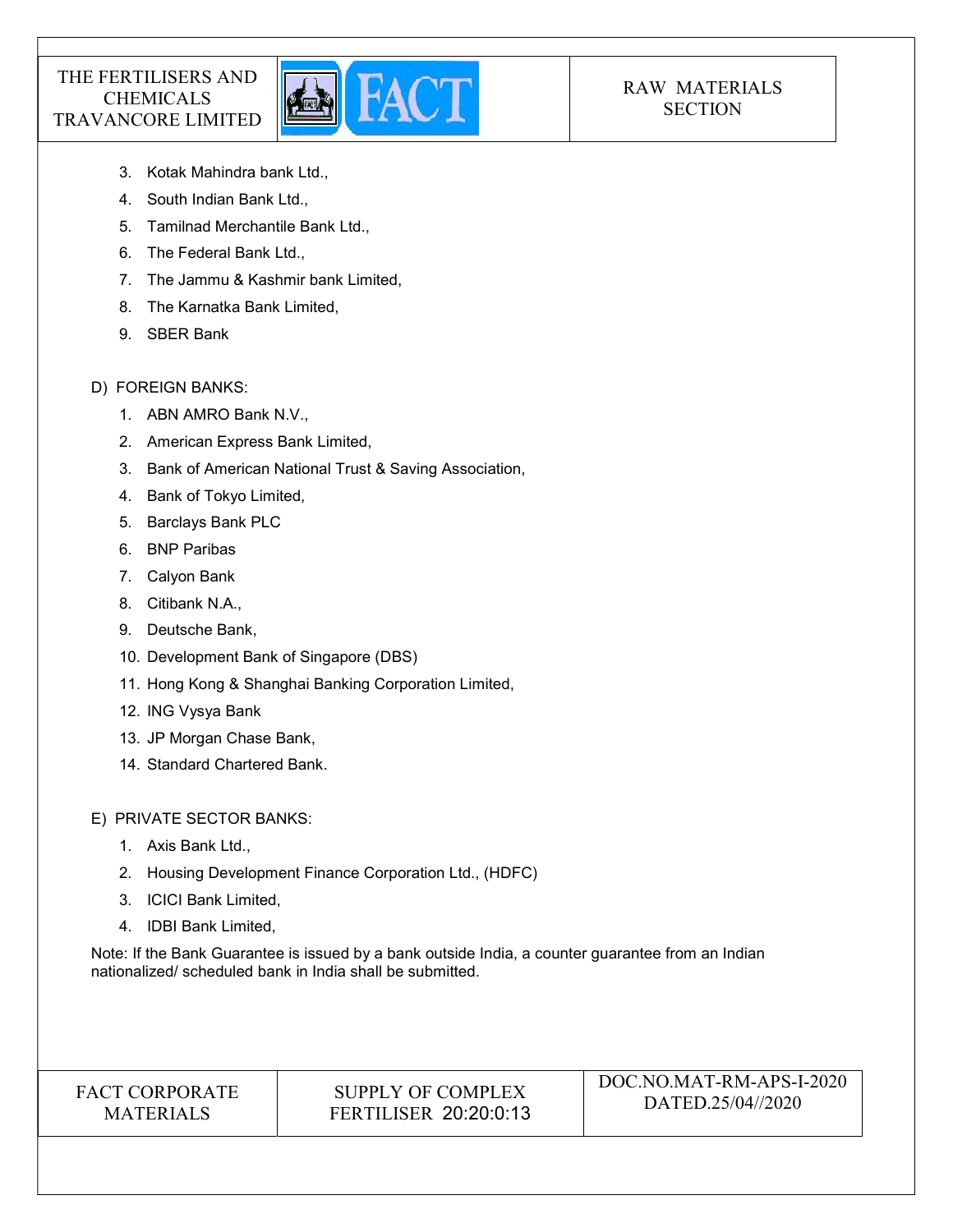

#### Annexure – M

### PROFORMA OF BANK GUARANTEE IN LIEU OF SECURITY DEPOSIT (PERFORMANCE GUARANTEE BOND)

(To be obtained from a Nationalized / Scheduled Bank on Stamp Paper of Rs. 200/-).

The Fertilisers and Chemicals Travancore Limited, Udyogamandal P.O. Cochin - 683 501

WHEREAS FACT - Head Office, a Division of Fertilisers and Chemicals Travancore Limited, Udyogamandal P.O. Kerala (hereinafter called referred to as the Company) has placed a Purchase Order No...................dated...........with M/s...................... .......................... hereinafter called the supplier) for the supply of ........................... and whereas it is one of the conditions of the said purchase order that the Supplier shall either remit a sum of USD.............(US Dollars................................only) or furnish a Bank Guarantee for USD............. (US Dollars ...............................only)as security deposit for the due fulfillment of the said purchase order by the said Supplier.

In consideration of the Company having agreed to accept a Bank Guarantee from us towards such security deposit in lieu of the cash deposit in accordance with the terms and conditions of the above purchase order, we.................. the Bank (hereinafter referred to as the Bank) do hereby undertake to pay the Company merely on demand any sum or sums from time to time demanded by the Company up to a maximum of USD...... (US Dollars............. only) being the amount of the security deposit against any loss or damage caused to or suffered by or would be caused to or suffered by the Company by reason of any breach by the said Supplier of any of the terms and conditions contained in the said purchase order.

We, the said Bank, do hereby undertake to pay the amount so demanded by the Company without any demur merely on a demand from the Company stating that the amount claimed is due by way of loss or damage caused to or suffered or would be caused to or suffered by the Company by reason of breach by the said Supplier of any of the terms and conditions contained in the said contract. Any such demand made on the Bank shall be conclusive as regards the amount due and payable by the Bank under this guarantee.

We undertake to pay to the Company any money so demanded notwithstanding any dispute or disputes raised by the said Supplier in any suit or proceeding pending before any court or Tribunal relating thereto our liability under this being absolute and unequivocal.

The payment so made by us under this Guarantee shall be a valid discharge of our liability for payment thereunder and the said Supplier shall have no claim against us for making such payment.

We ........................... further agree that the guarantee herein contained shall remain in full force and effect during the period that would be taken for the performance of the said contract and that it shall continue to be enforceable till all the dues of the Company under or by virtue of the said contract have been fully paid and its claim satisfied or discharged or till the Company certifies that the terms and conditions of the said contract have been fully and properly carried out by the said Supplier and accordingly discharges this guarantee.

 $\overline{D}$ We .............................. further agree with the said Company that they shall have the fullest liberty without our consent and without affecting in any manner our obligations hereunder to vary any of the terms

| <b>FACT CORPORATE</b> | SUPPLY OF COMPLEX            | DOC.NO.MAT-RM-APS-I-2020 |
|-----------------------|------------------------------|--------------------------|
| <b>MATERIALS</b>      | <b>FERTILISER 20:20:0:13</b> | DATED.25/04//2020        |